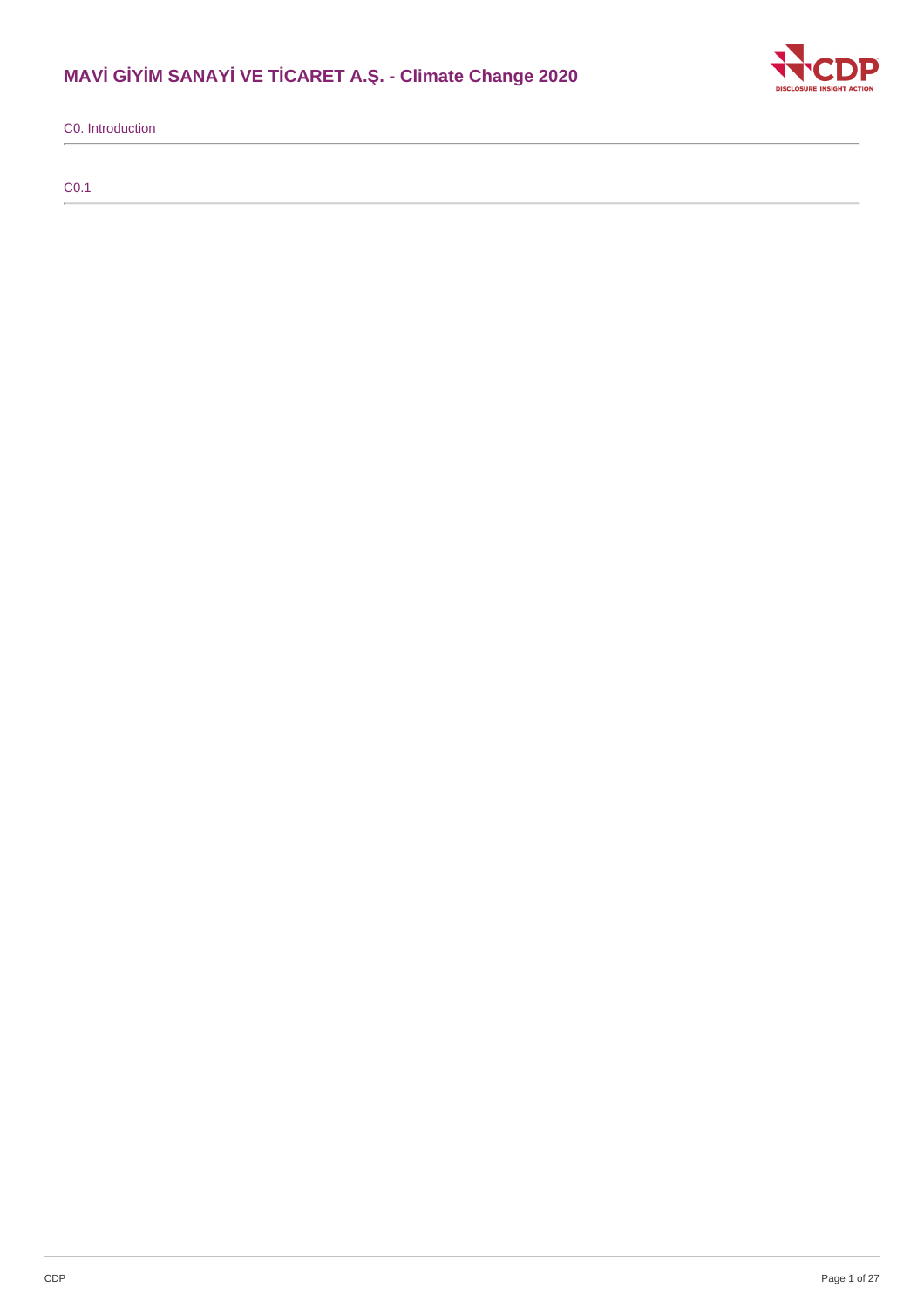Mavi, incorporated in 1991 in Istanbul, is today recognized as a successful global lifestyle brand with strong denim roots. With presence in 35 countries including Turkey, USA, Canada, Germany, Russia and Australia, Mavi sells its products via 440 mono-brand stores and c. 5,500 points of sale.

The Perfect Fit philosophy guides Mavi in designing the jeans that perfectly fit the lifestyles, body types and quality expectations of its customers. With 9.7 million pairs of jeans sold in 2019, Mavi ranks among the world's leading premium denim brands. The denim category accounts for 44% of Mavi's global sales and lifestyle apparel for 56%.

Mavi runs an omni-channel model, selling its products through a directly operated retail network with stores located in major international fashion centers, as well as department stores and online retailers including Bloomingdale's, Nordstrom, Peek & Cloppenburg, Simons, Amazon, Zappos.com, Zalando. com and David Jones. In 2019, 66% of revenues came from retail, with wholesale accounting for 28.9% and e-commerce 5.1% of sales.

Mavi's global strategy, All Blue, is built on 'sustainable growth through quality' with People, Innovation, Dynamism and Nature as key values driving the brand. As a brand whose heart beats with denim, Mavi works passionately to develop the world's best and most innovative jeans while keeping its focus on 'quality' for sustainable growth. Driven by respect for people, passion for innovation, and focus on data and effciency in operations, Mavi is synonymous with quality.

Mavi's trusted brand image translates into high quality and strong pricing power with products positioned between the upper-end of the 'core' and the 'premium' section of the ready-to-wear market. The loyalty program Kartuş, recognized as Turkey's best-in-class with 8.2 million members, serves as a key tool for Mavi to analyze and leverage customer data. With approximately 5.8 million members active in the last two years, the Kartuş program continues to acquire over 1 million new customers every year. Kartuş loyalty card is used in 82% of the retail transactions in Turkey.

Mavi has a unique brand position with fashion-savvy, young adult customers and collaborates with top local and international celebrities in its marketing communications. As a leading denim brand, Mavi shapes its communication strategies to align with its product development expertise and customer data.

With 4,086 employees globally, Mavi is recognized as an employer of choice by several rating platforms.

For more information see our Annual Report for 2019.

## C0.2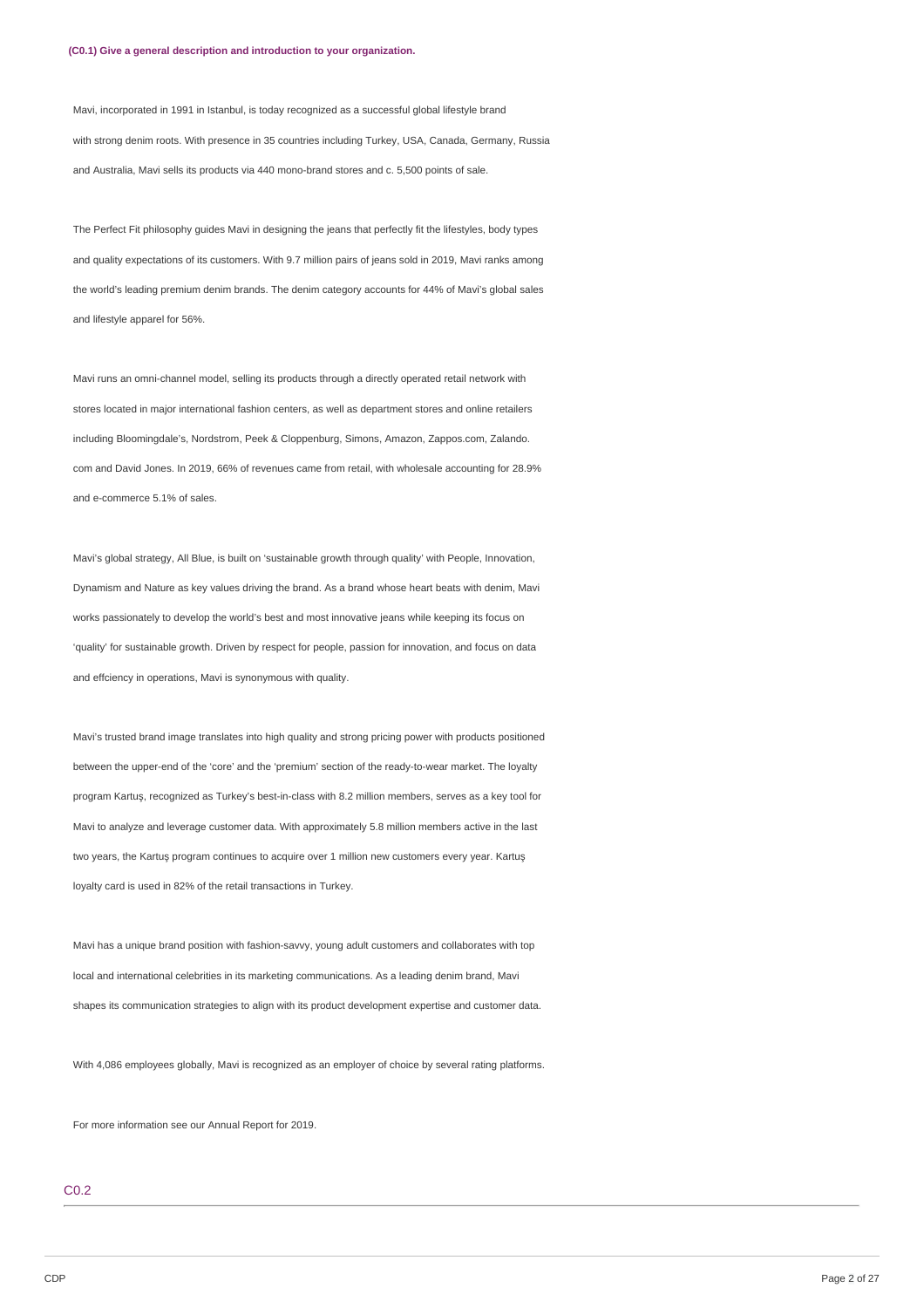**(C0.2) State the start and end date of the year for which you are reporting data.**

|           | <b>Start date</b> | <b>End date</b> | Indicate if you are providing emissions data for past reporting | Select the number of past reporting years you will be providing emissions data |
|-----------|-------------------|-----------------|-----------------------------------------------------------------|--------------------------------------------------------------------------------|
|           |                   |                 | <b>vears</b>                                                    | l foi                                                                          |
| Reporting | February 1        | Januarv 31      | ' No                                                            | <not applicable=""></not>                                                      |
| year      | 2019              | 2020            |                                                                 |                                                                                |

## C0.3

**(C0.3) Select the countries/areas for which you will be supplying data.** Turkey

## C0.4

**(C0.4) Select the currency used for all financial information disclosed throughout your response. TRY** 

## C0.5

(C0.5) Select the option that describes the reporting boundary for which climate-related impacts on your business are being reported. Note that this option should **align with your chosen approach for consolidating your GHG inventory.** Operational control

## C1. Governance

## C1.1

**(C1.1) Is there board-level oversight of climate-related issues within your organization?** Yes

## C1.1a

(C1.1a) Identify the position(s) (do not include any names) of the individual(s) on the board with responsibility for climate-related issues.

|                | <b>Position of Please explain</b>                                                                                                                                                                       |
|----------------|---------------------------------------------------------------------------------------------------------------------------------------------------------------------------------------------------------|
| individual(s)  |                                                                                                                                                                                                         |
| Chief          | Our CEO is responsible with assessing possible risks related to climate change and how these risks can affect social, economic and environmental performance of Mavi. He is accountable with            |
| Executive      | reporting the board on sustainability issues and directing an overarching sustainability strategy. In 2019, our Chief Brand Officer and CEO announced our "All Blue" sustainability strategy where the  |
| <b>Officer</b> | focus is on sustainable growth with an emphasis on product quality. As a first step under "All Blue" strategy, a new sustainable collection was released. The collection includes products that contain |
| (CEO)          | materials with less climate impact and manufactured with more water and energy efficient technologies.                                                                                                  |

## C1.1b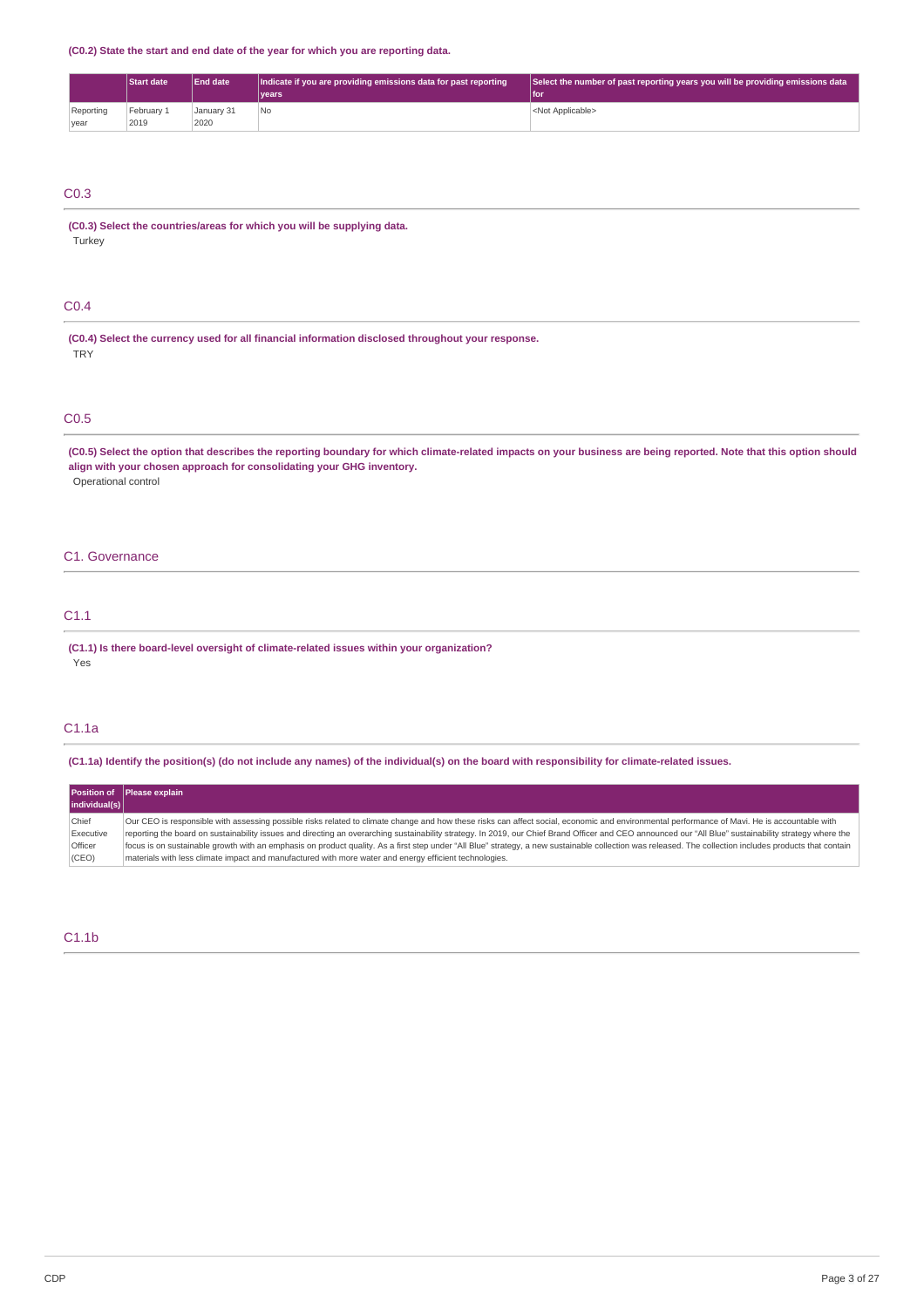#### **(C1.1b) Provide further details on the board's oversight of climate-related issues.**

| with<br><b>which</b><br>climate-<br>related<br>l issues are lissues are<br>l a<br> scheduled <br>agenda<br><b>item</b> | mechanisms board-<br>l into which<br>climate-<br>related<br>integrated                                                                                     | llevel<br> oversight      | <b>Frequency Governance Scope of Please explain</b>                                                                                                                                                                                                                                                                                                                                                                                                                                                                                                                                                                                                                                                                                                                                                                                                                                                                                                                                                                                                                                                                                                                                                                                                       |
|------------------------------------------------------------------------------------------------------------------------|------------------------------------------------------------------------------------------------------------------------------------------------------------|---------------------------|-----------------------------------------------------------------------------------------------------------------------------------------------------------------------------------------------------------------------------------------------------------------------------------------------------------------------------------------------------------------------------------------------------------------------------------------------------------------------------------------------------------------------------------------------------------------------------------------------------------------------------------------------------------------------------------------------------------------------------------------------------------------------------------------------------------------------------------------------------------------------------------------------------------------------------------------------------------------------------------------------------------------------------------------------------------------------------------------------------------------------------------------------------------------------------------------------------------------------------------------------------------|
| Scheduled<br>- some<br>meetings                                                                                        | Reviewing<br>and quiding<br>strategy<br>Reviewing<br>and quiding<br>major plans<br>of action<br>Reviewing<br>and guiding<br>risk<br>management<br>policies | $<$ Not<br>Applicabl<br>e | Every quarter, our CEO reports on his oversight and progress on sustainability issues that may have a significant impact on Mavi's business to the board. The board provides<br>quidance on our sustainability strategy and corporate governance matters. Prior to board meetings, C-level officers discuss climate related issues such as product<br>sustainability, sustainability of our stores, corporate sustainability and supplier sustainability. The CEO then proceeds to report the progress on these issues to the board. To<br>address product sustainability, we commenced conducting product level lifecycle assessment (LCA) studies to gain awareness on the climate and environmental<br>performance of our products. To address the sustainability of our stores, we've installed smart metering systems and we are replacing conventional lighting fixtures with more<br>efficient LED ones. On the sustainability of our suppliers, we further increased our engagement with manufacturers to collect data necessary for conducting product level LCA<br>studies. Finally, to address corporate sustainability, we've started disclosing our climate performance via CDP and began to prepare an overarching sustainability strategy. |

## C1.2

### **(C1.2) Provide the highest management-level position(s) or committee(s) with responsibility for climate-related issues.**

| Name of the position(s) and/or<br>committee(s) |                        | <b>Reporting line Responsibility</b>                                   | Coverage of<br><i><u><b>I</b></u></i> responsibility | Frequency of reporting to the board on climate-related<br>lissues |
|------------------------------------------------|------------------------|------------------------------------------------------------------------|------------------------------------------------------|-------------------------------------------------------------------|
| Chief Executive Officer (CEO)                  | $<$ Not<br>Applicable> | Both assessing and managing climate-related risks and<br>opportunities | <not applicable=""></not>                            | Quarterly                                                         |

## C1.2a

(C1.2a) Describe where in the organizational structure this/these position(s) and/or committees lie, what their associated responsibilities are, and how climate**related issues are monitored (do not include the names of individuals).**

The CEO is responsible with strategic vision of the company which includes global product and market strategy. He also oversees day to day management of the company product procurement, recruitment of senior level management, marketing direction, sales strategy and investor relations. All of these sections of Mavi's business are related with climate change and thus responsibility of managing the environmental factor for these business sections are assigned to the CEO for being the highest-level person for corporate management in the company.

## C1.3

#### (C1.3) Do you provide incentives for the management of climate-related issues, including the attainment of targets?

|         | <b>Provide incentives for the</b><br>management of climate-<br>related issues | <b>Comment</b>                                                                                                                                                                                                                                                                                                                                                                                              |
|---------|-------------------------------------------------------------------------------|-------------------------------------------------------------------------------------------------------------------------------------------------------------------------------------------------------------------------------------------------------------------------------------------------------------------------------------------------------------------------------------------------------------|
| Row Yes |                                                                               | In 2019, Mavi commenced its sustainability transformation and renewed its Remuneration Policy with a view to encourage the achievement of the Company's short and long<br>terms goals and to ensure sustainable performance. The new Remuneration Policy which allows a performance based long-term (3 year) incentive grant for executives with<br>administrative responsibilities is still being planned. |

## C1.3a

#### (C1.3a) Provide further details on the incentives provided for the management of climate-related issues (do not include the names of individuals).

| <b>Entitled to incentive</b>  | <b>Type of incentive</b> | <b>Activity inventivized</b>      | Comment |
|-------------------------------|--------------------------|-----------------------------------|---------|
| Chief Executive Officer (CEO) | Monetary reward          | Emissions reduction project       |         |
|                               |                          | Efficiency project                |         |
|                               |                          | <b>Efficiency target</b>          |         |
|                               |                          | Behavior change related indicator |         |
|                               |                          | Supply chain engagement           |         |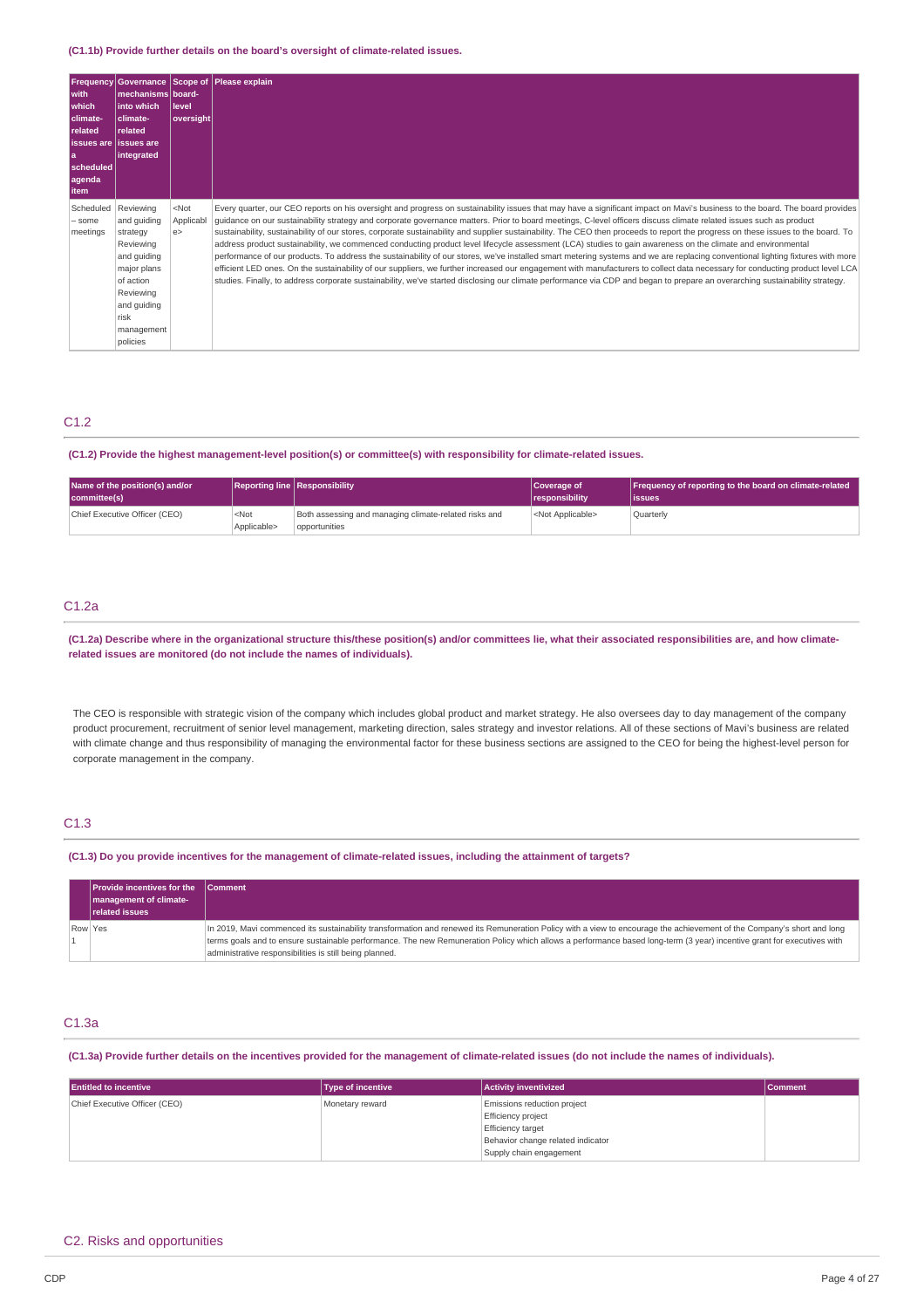## C2.1

(C2.1) Does your organization have a process for identifying, assessing, and responding to climate-related risks and opportunities? Yes

## C2.1a

#### **(C2.1a) How does your organization define short-, medium- and long-term time horizons?**

|             | From (years) | To (years)         | <b>Comment</b> |
|-------------|--------------|--------------------|----------------|
| Short-term  |              |                    |                |
| Medium-term |              |                    |                |
| Long-term   |              | $\sim$<br><u>_</u> |                |

### C2.1b

#### **(C2.1b) How does your organization define substantive financial or strategic impact on your business?**

Mavi defines substantive financial or strategic impacts as impacts of such magnitude that may jeopardize Mavi's existence, development and especially, continuity. At Mavi, responsibility for risk management and reporting is led by the Global Finance Department in coordination with other relevant departments. A global perspective is adopted in Corporate Risk Management activities and Mavi Risk List is created by considering all the risks that concern Mavi and its subsidiaries and affiliates. Senior management of the Company prioritized the risks in the list according to their impact and probability and completed the work required to monitor the risks with high scores through Critical Risk Indicators and action plans. The risk management reports were generated to monitor and manage the risks detected by the Corporate Risk Management System in coordination with the Internal Audit department, and the relevant risks were included in the audit plan. All audits were conducted in accordance with this plan.

The major risks that the company is exposed to are categorized under four main headings: financial risks (exchange rate, liquidity, loans, interest rates and commodity prices), reputation risks, operational and strategic risks, and legal risks. The Early Identification of Risk Committee and the Board of Directors are periodically briefed about such risks.

In 2020, we began our product level life cycle assessment studies. These studies reveal the environmental impacts associated with our products. The indicators used for assessing impacts include global warming potential (carbon footprint), eutrophication, ozone-layer depletion and photochemical oxidation. We are also using environmental impact monetization to better understand and give financial value to the environmental impacts of our products. This way, we are aware of the potential costs of our environmental externalities.

## C2.2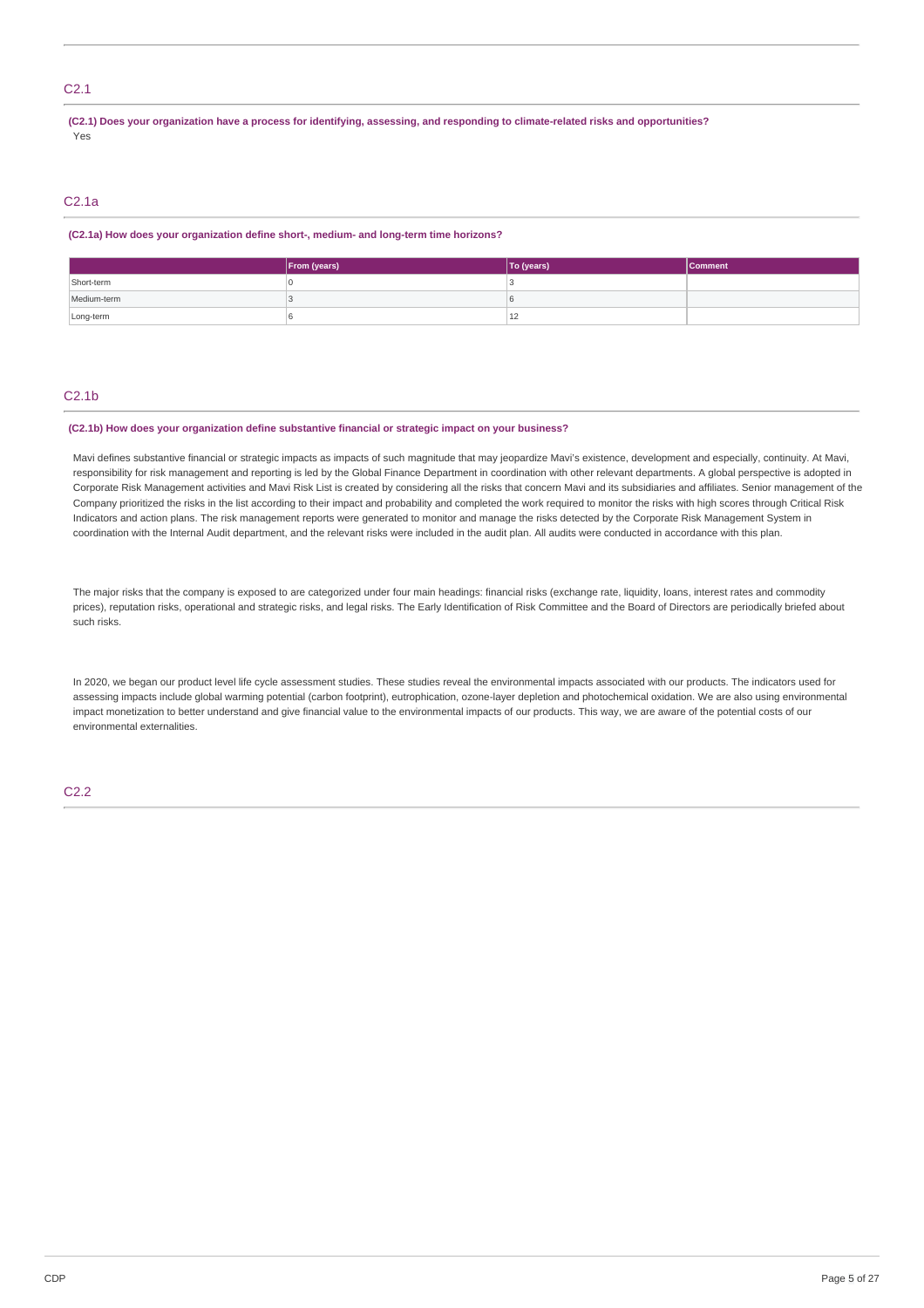#### **(C2.2) Describe your process(es) for identifying, assessing and responding to climate-related risks and opportunities.**

**Value chain stage(s) covered** Direct operations Upstream Downstream

**Risk management process** A specific climate-related risk management process

**Frequency of assessment** Annually

**Time horizon(s) covered** Short-term Medium-term

**Description of process**

Long-term

Mavi uses materiality assessments in accordance with AA1000 Stakeholder Engagement Standard. These analyses involve obtaining the opinions of various internal and external stakeholders including Mavi employees and franchisees, analysts, investors, financial institutions, business partners and suppliers. The external trends include the global risks published by the World Economic Forum, the industry-specific material issues prepared by the Sustainability Accounting Standards Board (SASB) and Sustainable Development Goals. The Company's strategy and goals were ascertained through one-to-one meetings with senior management. SASB's impact analysis methodology, which enables addressing each issue in terms of different effects and opportunities, were used in the process. As a result of these assessments, the issues were categorized into medium, high and very high priority. In 2019, "Climate change and energy" had a "very high priority" classification.

## **Value chain stage(s) covered**

Direct operations Upstream Downstream

#### **Risk management process**

A specific climate-related risk management process

**Frequency of assessment**

More than once a year

### **Time horizon(s) covered**

Short-term Medium-term Long-term

#### **Description of process**

Mavi has established an internal continuous life cycle assessment procedure to reveal the environmental risks associated with its products. Currently, jeans are the focus group of this procedure. The process began with assessing most used fabrics and bestseller products. Our aim is to have an environmental impact profile for all of our products. The results of life cycle assessment studies reveal climate related risks associated with raw materials, manufacturing, transport, packaging, use and end-of-life stages of our products. With the results, Mavi can choose to eliminate high impact materials, processes and manufacturers. We have prepared our first GHG inventory and we are planning to update it annually.

### C2.2a

**(C2.2a) Which risk types are considered in your organization's climate-related risk assessments?**

|                        | &<br>inclusion                  | Relevance Please explain                                                                                                                                                                                                                                                                                                                                                                                                                                                                                                                                                                                                                                                                                                                                                                   |
|------------------------|---------------------------------|--------------------------------------------------------------------------------------------------------------------------------------------------------------------------------------------------------------------------------------------------------------------------------------------------------------------------------------------------------------------------------------------------------------------------------------------------------------------------------------------------------------------------------------------------------------------------------------------------------------------------------------------------------------------------------------------------------------------------------------------------------------------------------------------|
| Current<br>regulation  | Relevant.<br>always<br>included | Mavi monitors and complies with all regulation it is subject to. In Turkey, there is a greenhouse gas monitoring regulation in place since 2014. However, Mavi does not participate in any<br>business activity that is subject to this regulation. Mavi's business does not involve any energy intensive processes. Regulation risks are assessed as a part of our Corporate Risk<br>Management activities.                                                                                                                                                                                                                                                                                                                                                                               |
| Emerging<br>regulation | Relevant.<br>always<br>included | Emerging regulations related to climate change and their associated risks can directly affect our costs and the way we do business throughout the markets we operate. We are always<br>monitoring upcoming regulations and comply with them accordingly. We are especially observing "European Green Deal", which was first presented in December 2019, and its "Carbon<br>Border Adjustment Mechanism" since it can directly influence our European sales performance. Regulation risks are assessed as a part of our Corporate Risk Management activities.                                                                                                                                                                                                                               |
| Technology             | Relevant,<br>always<br>included | We are always monitoring innovations in our field of business. Our suppliers, especially denim fabric and blue jeans manufacturers that we work with provides us with industry leading<br>technologies. Mavi collaborates with denim fabric manufacturers for product developments and innovations. Mavi's innovation-based premium products in the denim sector is a major<br>reason that elevates Mavi to the top segment of the international jeans market. Technology risks are assessed as a part of our Corporate Risk Management activities.                                                                                                                                                                                                                                        |
| Legal                  | Relevant.<br>always<br>included | Mavi is monitoring legal requirements related to climate change in the markets where Mavi conducts its business. We have not been affected by any legal litigations related to climate<br>change. Legal risks are assessed as a part of our Corporate Risk Management activities.                                                                                                                                                                                                                                                                                                                                                                                                                                                                                                          |
| Market                 | Relevant.<br>always<br>included | Our customers' awareness on climate change is increasing day by day. As Mavi, we are closely following market risks associated with climate change and as a first measure to answer it,<br>we released our first sustainable collection "All Blue". Our competition is very active in communicating their sustainability efforts. Thus, Mavi has been increasing its frequency of product<br>development and marketing efforts to stay ahead of its competition. The fabrics that constitutes our products are made from cotton, synthetic fibers and wool. All these materials'<br>production cycles can be affected by climate change which can influence our costs and thus our market positioning. Market risks are assessed as a part of our Corporate Risk<br>Management activities. |
| Reputation Relevant,   | always<br>included              | Mavi is a leading love brand in Turkey. Our customers' trust and perception have the utmost importance to us and it defines the way we do our business. Our materiality assessment<br>revealed that climate change is a "very high priority" among our stakeholders. Failing to prove our commitment to fighting climate change could result in negative publicity and threaten our<br>brand positioning. Mavi's utmost priortiy is to gain new customers, coming mainly from the younger generations. To stay relevant with our young customer base, Mavi shall continue to<br>develop and communicate our climate efforts and our new sustainable product categories. Reputation risks are assessed as a part of our Corporate Risk Management activities.                               |
| Acute<br>physical      | Relevant.<br>always<br>included | Climate related acute physical risk is relevant to Mavi's business. Climate change alters characteristics of atmosphere and can cause previously unseen extreme weather events. In recent<br>years, Turkey has experienced such weather events in the form of hail and heavy rain. Many farmers lost their crops due to these events. Mavi can face disturbance in its supply chain if an<br>extreme weather event disables a key supplier. Acute physical risks are assessed as a part of our Corporate Risk Management activities.                                                                                                                                                                                                                                                       |
| Chronic<br>physical    | Relevant,<br>always<br>included | Atmospheric alterations caused by climate change can drastically effect agriculture through water supply in Turkey. OECD considers Turkey within the countries that have a future<br>agricultural water risk. Our products and supply chain rely on agricultural products. Chronic changes in agricultural environment can drastically change our supply chain and costs. Chronic<br>physical risks are assessed as a part of our Corporate Risk Management activities.                                                                                                                                                                                                                                                                                                                    |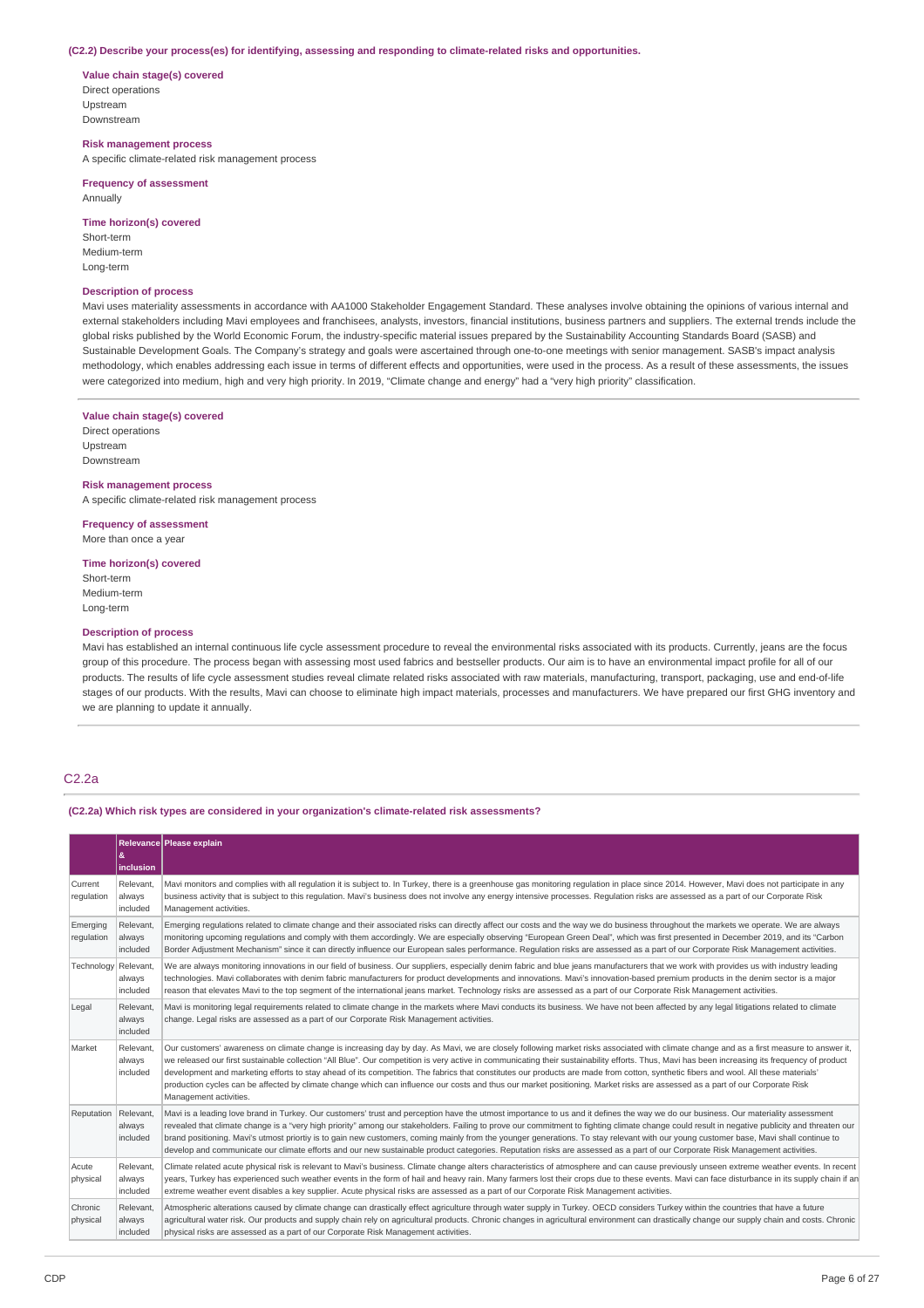## C2.3

(C2.3) Have you identified any inherent climate-related risks with the potential to have a substantive financial or strategic impact on your business? Yes

#### C2.3a

(C2.3a) Provide details of risks identified with the potential to have a substantive financial or strategic impact on your business.

**Identifier**

Upstream

Risk 1

**Where in the value chain does the risk driver occur?**

**Risk type & Primary climate-related risk driver**

**Chronic physical** Rising mean temperatures

#### **Primary potential financial impact**

Increased direct costs

**Climate risk type mapped to traditional financial services industry risk classification** <Not Applicable>

#### **Company-specific description**

As a global lifestyle brand with strong denim roots Mavi's product portfolio is largely dependent on commodities and materials that are affected by climate change. More than 90% of Mavi's revenue came from textile products. OECD considers Turkey within the countries that have a future agricultural water risk. At Mavi nearly 80% of the entire collection are sourced locally from Turkey. Rising mean temperatures could exacerbate the water availability problem in Turkey and directly affect Mayi's supply chain and increase its costs and thus, reduce Mavi's competitiveness.

**Time horizon**

Long-term

**Likelihood**

Likely

#### **Magnitude of impact** High

## **Are you able to provide a potential financial impact figure?**

No, we do not have this figure

#### **Potential financial impact figure (currency)** <Not Applicable>

**Potential financial impact figure – minimum (currency)** <Not Applicable>

#### **Potential financial impact figure – maximum (currency)** <Not Applicable>

## **Explanation of financial impact figure**

We are not able to provide a financial impact figure.

#### **Cost of response to risk**

 $\Omega$ 

## **Description of response and explanation of cost calculation**

Mavi entered its sustainability transformation with the launch its "All Blue" strategy. Our materiality assessment, which is being used as a guide to develop our sustainability strategy, revealed that raw materials are a very high priority topic. As Mavi, we are already attuned to and using sustainable fibers such as organic cotton and Tencel. We have also launched our most sustainable collection under "All Blue". Our aim is to implement a protocol to increase sustainable materials' shares within our product porfolio.

#### **Comment**

We are not able to provide a figure for cost of response to risk.

#### **Identifier** Risk 2

**Where in the value chain does the risk driver occur?**

Direct operations

## **Risk type & Primary climate-related risk driver**

Market **Changing customer behavior** 

### **Primary potential financial impact**

Decreased revenues due to reduced demand for products and services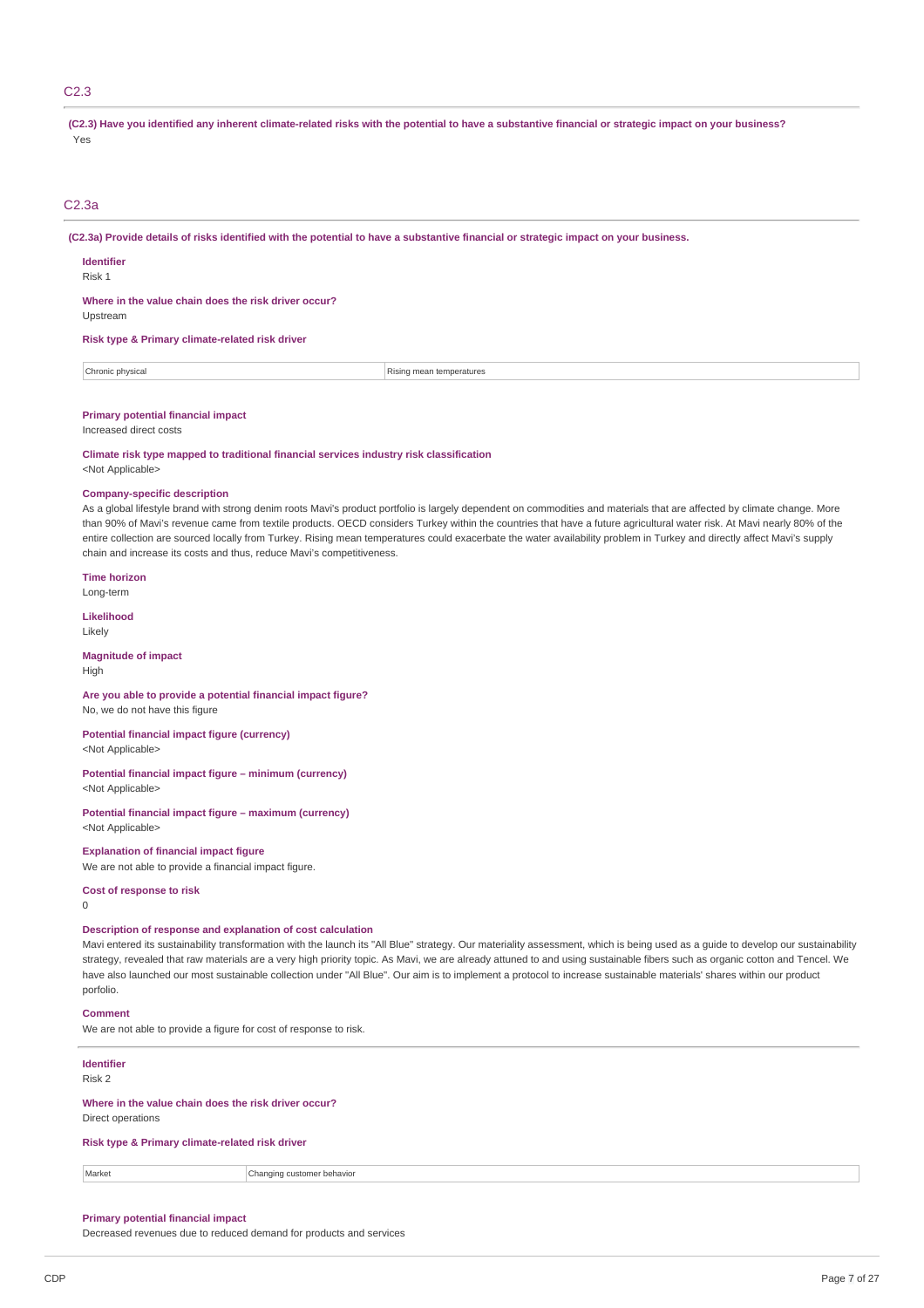**Climate risk type mapped to traditional financial services industry risk classification** <Not Applicable>

### **Company-specific description**

Competition within the apparel and lifestyle markets are getting more intense day by day. As Mavi we should adress the rising awareness of climate-related issues by showing our customers we are committed to reduce ours and by extension, their environmental impact. Failing to take actions to combat climate change and failing to show our commitment to our customers could result in reduced demand for our products and decrease our revenues. To address the need for sustainable products, we have launched our most sustainable collection "All Blue" which includes products prepared with more efficient processes and manufactured with more sustainable materials.

#### **Time horizon**

Medium-term

**Likelihood**

Likely

## **Magnitude of impact**

**High** 

#### **Are you able to provide a potential financial impact figure?**

Yes, a single figure estimate

**Potential financial impact figure (currency)** 143150000

**Potential financial impact figure – minimum (currency)** <Not Applicable>

## **Potential financial impact figure – maximum (currency)**

<Not Applicable>

## **Explanation of financial impact figure**

It is of course very hard to estimate an accurate financial figure for the risk of losing revenues due to changing customer behaviours driven by increasing awareness on climate change. A 5% decrease of sales due to reduced demand means losing approximately 143 million TRY in revenues.

#### **Cost of response to risk**

 $\Omega$ 

#### **Description of response and explanation of cost calculation**

Mavi entered its sustainability transformation with the launch its "All Blue" strategy. Our materiality assessment, which is being used as a guide to develop our sustainability strategy, revealed that brand reputation is a very high priority topic. As a leading global lifestyle brand our reputation has the utmost importance to us. We have launched our most sustainable colletion under "All Blue" to show our commitment to fighting climate change.

#### **Comment**

We are not able to provide a figure for cost of response to risk.

## **Identifier**

Risk 3

#### **Where in the value chain does the risk driver occur?**

Direct operations

#### **Risk type & Primary climate-related risk driver**

Emerging regulation **Carbon pricing mechanisms** Carbon pricing mechanisms

## **Primary potential financial impact**

Increased indirect (operating) costs

#### **Climate risk type mapped to traditional financial services industry risk classification** <Not Applicable>

## **Company-specific description**

In Turkey, there is a greenhouse gas monitoring regulation in place since 2014. However, Mavi does not participate in any business activity that is subject to this regulation. Emerging regulations related to climate change and their associated risks can directly affect our costs and the way we do business throughout the markets we operate. In the future, like many other countries, Turkey can introduce a tax on carbon emissions to fund the investments needed to combat climate change. As Mavi, we are taking steps to reduce our burden on the environment and increase our resilience to emerging regulations by incorporating sustainability practices throughout our business value chain.

**Time horizon**

Long-term

**Likelihood Likely** 

#### **Magnitude of impact** Medium-low

**Are you able to provide a potential financial impact figure?** Yes, a single figure estimate

#### **Potential financial impact figure (currency)** 102952.5

**Potential financial impact figure – minimum (currency)** <Not Applicable>

#### **Potential financial impact figure – maximum (currency)** <Not Applicable>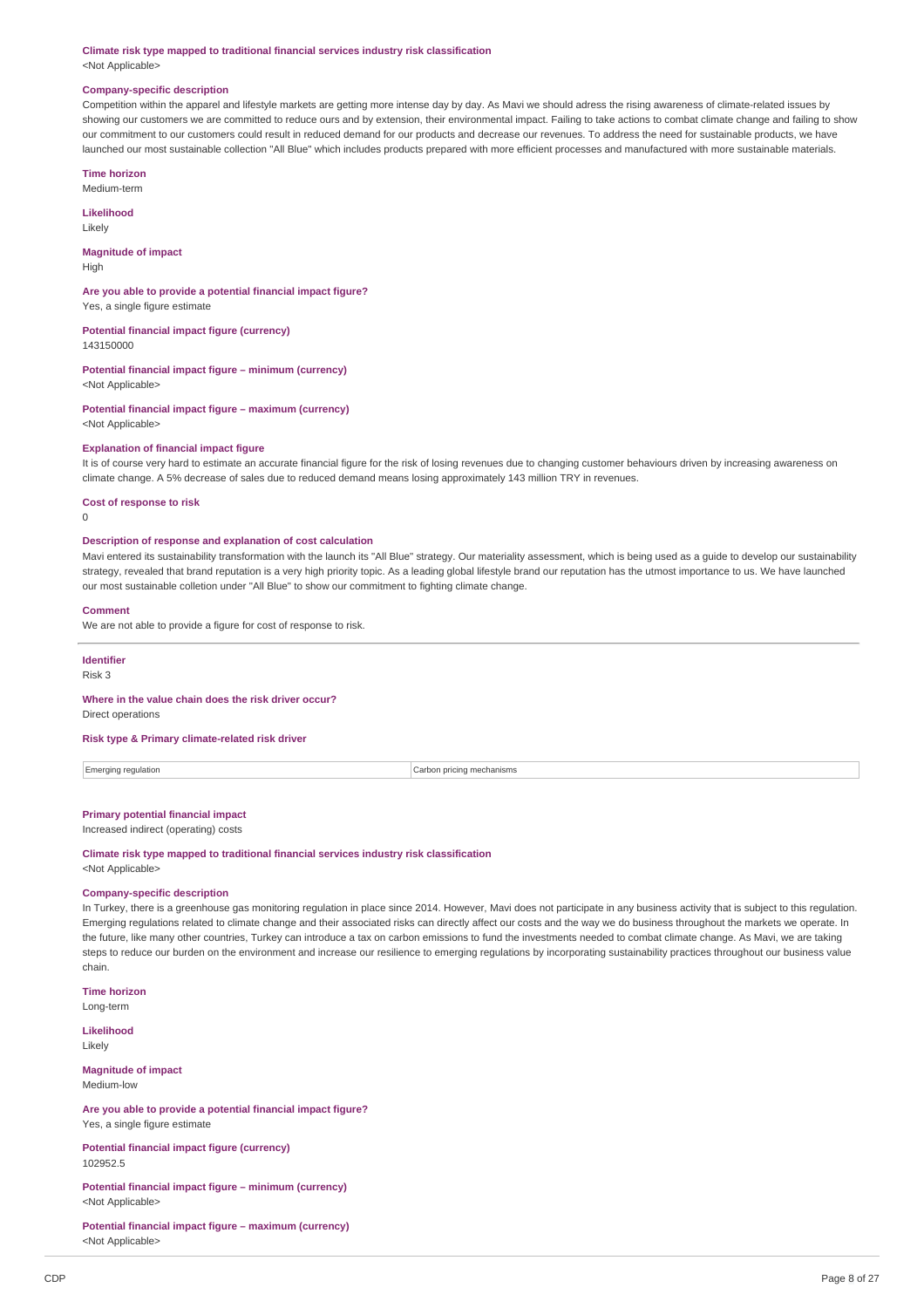#### **Explanation of financial impact figure**

Most carbon tax policies are applied to energy and carbon intensive sectors and processes that rely on fossil fuels. Mavi's business does not require any energy or emissions intensive processes. To calculate an estimate for potential financial impact, 25 EUR per ton of carbon dioxide equivalent emissions can be assumed. Most of Turkey's recently introduced environmental legislations were in line with European Commissions' suggestions. 25 EUR per ton is a realistic price suited to the current emissions trading scheme environment. Only Scope 1, direct emissions were assumed to be taxed. (1 EUR = 6.36 TRY)

#### **Cost of response to risk**

 $\Omega$ 

#### **Description of response and explanation of cost calculation**

Mavi entered its sustainability transformation with the launch its "All Blue" strategy. We are taking measures to increase our awareness on the environmental impacts of our products. One such measure was the introduction of an internal continuous life cycle assessment procedure. Currently, jeans are the focus group of this procedure. The process began with assessing most used fabrics and bestseller products. Our aim is to have an environmental impact profile for all of our products. We also actively engage with our suppliers to reduce the impact of our products. For example, our strategic partner ERAK used 62% less water and 28% less energy compared to last year

#### **Comment**

We are not able to provide a figure for cost of response to risk.

#### C2.4

(C2.4) Have you identified any climate-related opportunities with the potential to have a substantive financial or strategic impact on your business? Yes

#### C2.4a

(C2.4a) Provide details of opportunities identified with the potential to have a substantive financial or strategic impact on your business.

**Identifier**  $Onn1$ 

**Where in the value chain does the opportunity occur?**

## Direct operations **Opportunity type**

Products and services

**Primary climate-related opportunity driver** Shift in consumer preferences

#### **Primary potential financial impact**

Increased revenues resulting from increased demand for products and services

#### **Company-specific description**

Competition within the apparel and lifestyle markets are getting more intense day by day. As Mavi we should adress the rising awareness of climate-related issues by showing our customers that we are committed to reduce ours and by extension, their environmental impact. Showing our commitment to our customers could result in increased sales. To address the need for sustainable products, we have launched our most sustainable collection "All Blue" which includes products prepared with more efficient processes and manufactured with more sustainable materials.

**Time horizon** Medium-term

**Likelihood**

Likely

#### **Magnitude of impact** High

**Are you able to provide a potential financial impact figure?** Yes, a single figure estimate

**Potential financial impact figure (currency)** 286300000

**Potential financial impact figure – minimum (currency)**

<Not Applicable>

**Potential financial impact figure – maximum (currency)** <Not Applicable>

#### **Explanation of financial impact figure**

It is of course very hard to estimate an accurate financial figure for the oppotunity of gaining revenues due to changing customer behaviours driven by increasing awareness on climate change. A 10% increase of sales due to increased demand means gaining approximately 286 million TRY in revenues.

#### **Cost to realize opportunity**

 $\Omega$ 

## **Strategy to realize opportunity and explanation of cost calculation**

Mavi entered its sustainability transformation with the launch its "All Blue" strategy. Our materiality assessment, which is being used as a guide to develop our sustainability strategy, revealed that brand reputation is a very high priority topic. As a leading global lifestyle brand our reputation has the utmost importance to us. We have launched our most sustainable colletion under "All Blue" to show our commitment to fighting climate change.

#### **Comment**

We cannot provide the cost to realize this opportunity.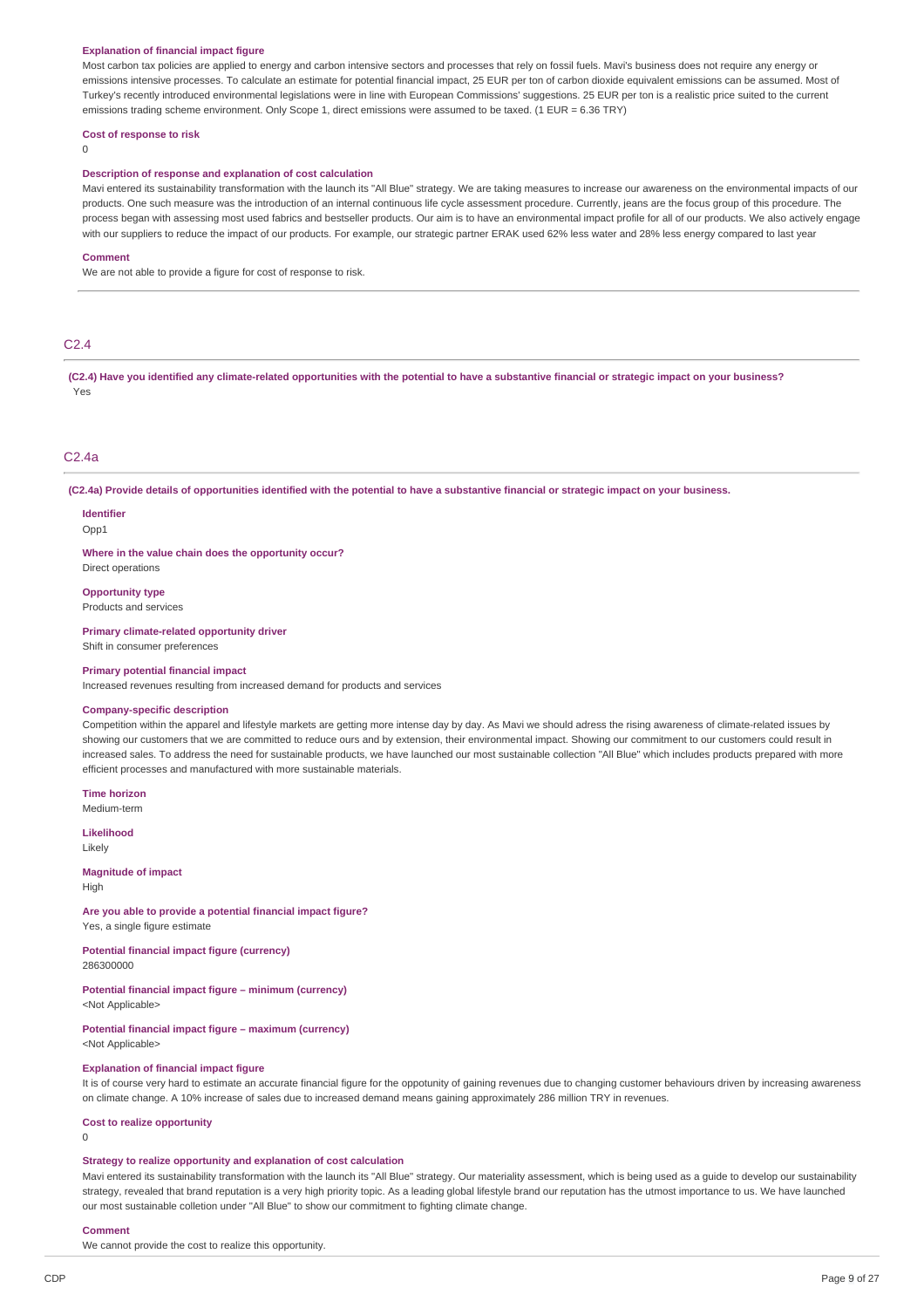#### **Identifier** Opp2

#### **Where in the value chain does the opportunity occur?**

Direct operations

**Opportunity type** Resilience

#### **Primary climate-related opportunity driver**

Participation in renewable energy programs and adoption of energy-efficiency measures

#### **Primary potential financial impact**

Reduced indirect (operating) costs

## **Company-specific description**

Mavi operates 314 retail stores in Turkey. Energy used within Mavi's stores creates a discernable cost and carbon emissions. With energy efficiency projects Mavi can reduce its operating costs associated with energy purchase and Mavi can decarbonize its energy supply with renewable energy transition projects. Energy efficiency applications and renewable energy power purchasing agreements are both environmental and economical opportunities for Mavi.

**Time horizon** Short-term

**Likelihood**

Virtually certain

## **Magnitude of impact**

Medium-low

#### **Are you able to provide a potential financial impact figure?** Yes, a single figure estimate

**Potential financial impact figure (currency)**

1899521

## **Potential financial impact figure – minimum (currency)**

<Not Applicable>

## **Potential financial impact figure – maximum (currency)**

<Not Applicable>

### **Explanation of financial impact figure**

We have introduced smart monitoring systems in 10 of our stores and with it managed to reduce energy consumption by 8% on yearly average. If this project is extended to all of our stores, we expect to reduce our operating costs by 1.9 million TRY.

#### **Cost to realize opportunity**

 $\Omega$ 

#### **Strategy to realize opportunity and explanation of cost calculation**

Mavi's Visual Architectural Operations team has been researching opportunities to reduce our operating costs. With the help of an energy consultancy, they were able to reduce energy consumption in 10 example stores by installing smart monitoring systems. We are planning to expand this project through all of our stores. We are also systematically replacing lighting fixtures in our stores with LED fixtures which will also contribute to our energy efficiency efforts. The project is expected to be complete within the first quarter of 2021.

#### **Comment**

We cannot provide the cost to realize this opportunity.

**Identifier**

Opp3

#### **Where in the value chain does the opportunity occur?** Direct operations

**Opportunity type**

#### Products and services

**Primary climate-related opportunity driver**

Development and/or expansion of low emission goods and services

## **Primary potential financial impact**

Reduced direct costs

## **Company-specific description**

As Mavi, we are aware of the embodied carbon that our products are carrying. We are responsible with not only our direct operations but also the impact throughout our supply chain. As a brand we are taking steps to introduce lower emission products. We assess all components of our products and try to change and modify them so that they become more efficient and more environmentally friendly. We decided to reduce the amount of paper information cards that are used in our products from 2 to 1 for each product which results in reduction of our material need for paper labels. Since 2015 we've been phasing out all leather back labels from our jeans and replacing them with vegan alternatives.

**Time horizon** Short-term

**Likelihood** Virtually certain

**Magnitude of impact** Medium-low

**Are you able to provide a potential financial impact figure?**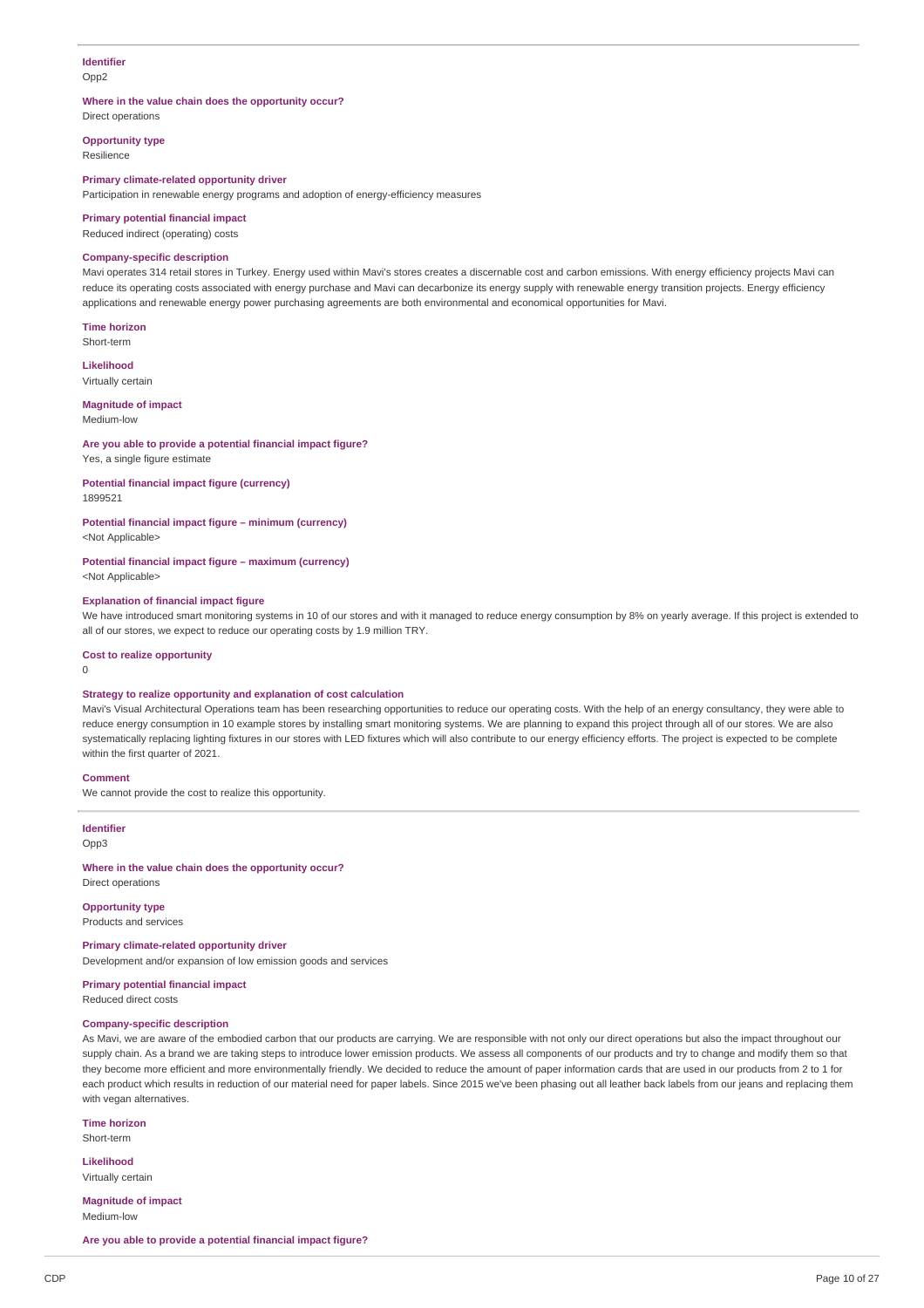#### Yes, a single figure estimate

#### **Potential financial impact figure (currency)** 6663186

**Potential financial impact figure – minimum (currency)**

<Not Applicable>

#### **Potential financial impact figure – maximum (currency)**

<Not Applicable>

#### **Explanation of financial impact figure**

Mavi apparel products (except accessories) were sold with 2 virgin paper regular sized information cards. By reducing the amount of information cards from 2 to 1, we have eliminated the use of 27.8 million information cards with a cost of 0.24 TRY each. Also, by reducing the amount and converting the remaining of the information cards to recycled paper ones we have also reduced the impact associated with our products.

## **Cost to realize opportunity**

 $\Omega$ 

## **Strategy to realize opportunity and explanation of cost calculation**

Mavi continuously assesess its products to enable more efficient and more environmentally friendly options that our customers embrace. As a love brand, we want our customers to feel proud of our products. We have reduced the amount of regular sized paper labels present in our products from 2 to 1 label per each product. We've also decided to phase out leather back labels on our jeans back in 2015. At of the end of 2019, we've completely phased out of leather back labels and we are proud to say that all of Mavi's jeans are vegan. Now all of our back labels are either jacron or faux leather.

#### **Comment**

This opportunity did not require an additional investment. The value "0" is valid.

#### C3. Business Strategy

## C3.1

**(C3.1) Have climate-related risks and opportunities influenced your organization's strategy and/or financial planning?** Yes

## C3.1a

**(C3.1a) Does your organization use climate-related scenario analysis to inform its strategy?** No, but we anticipate using qualitative and/or quantitative analysis in the next two years

### C3.1c

#### **(C3.1c) Why does your organization not use climate-related scenario analysis to inform its strategy?**

Mavi began its sustainability transformation in 2019 with the launch of our global sustainability strategy "All blue". Our first greenhouse gas (GHG) inventory was prepared for 2019 and we are shaping our internal reporting and data procedures to facilitate future GHG inventory preparation cycles. Our plan is to update our GHG inventory annually. The inventory prepared for 2019 includes Scope 1, direct emissions from our controlled sources, Scope 2, our purchase of electricity and Scope 3, which includes all other relevant emissions. We have also established an internal continuous life cycle assessment (LCA) procedure to reveal the environmental impacts of our products. Currently, jeans are the focus group of this procedure. The process began with assessing most used fabrics and bestseller products. Our aim is to have an environmental impact profile for all of our products which will constitute the majority of our carbon footprint. We are planning to use climate-related scenario analysis to set up a science-based target for our activities.

### C3.1d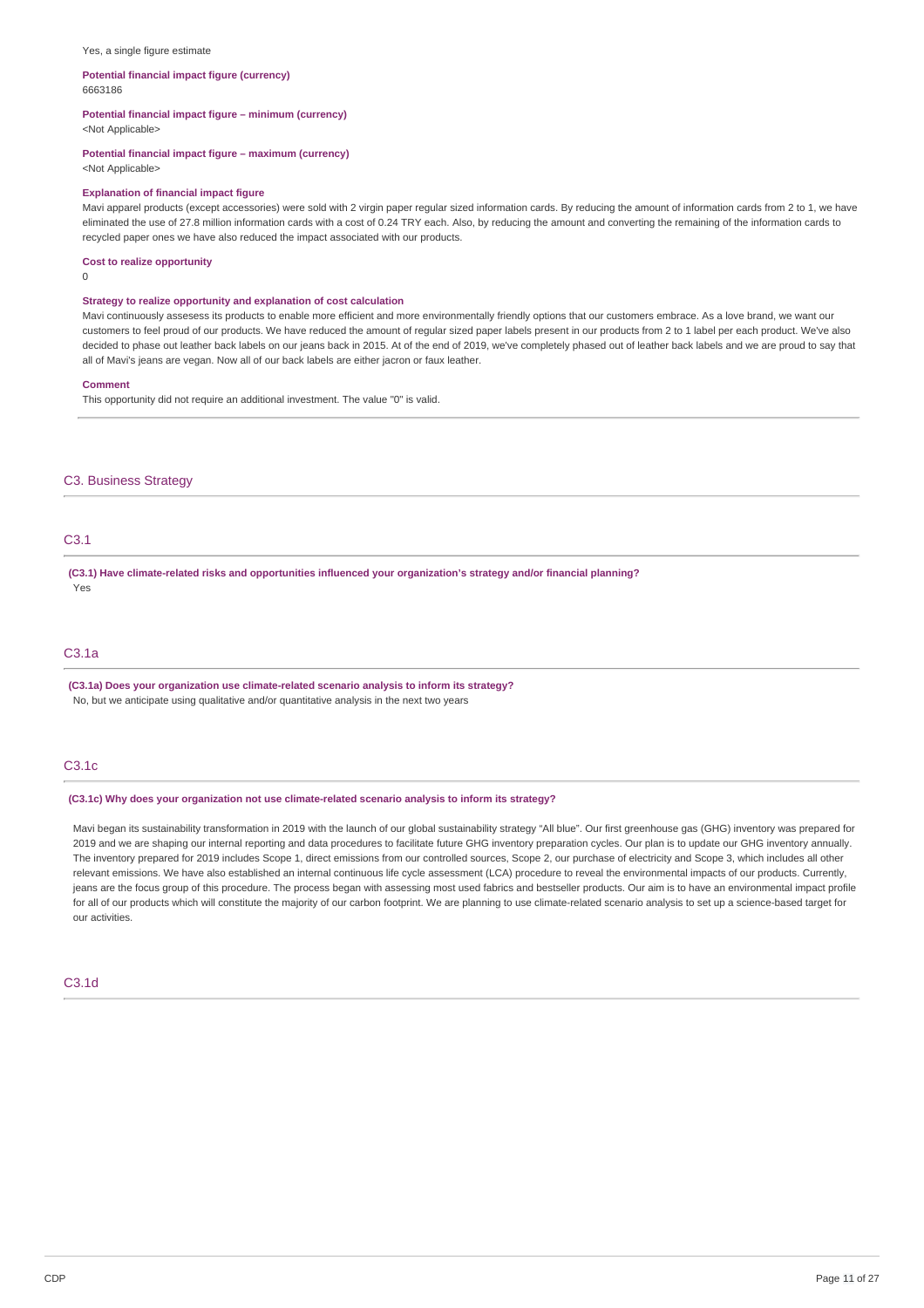## **(C3.1d) Describe where and how climate-related risks and opportunities have influenced your strategy.**

|                                             | related risks<br>and<br>opportunities<br>influenced<br>your strategy<br>in this area? | Have climate- Description of influence                                                                                                                                                                                                                                                                                                                                                                                                                                                                                                                                                                                                                                                                                                                                                                                                                                                                                                                                                                                                                                                                                                                                                                                                                                                                                                                                                                                                                                                                                                                                                                                                                                                                                                                                                                                                                                                                                                                                                                                                                                                                                                                                                                                                                                                                                                                                                                            |
|---------------------------------------------|---------------------------------------------------------------------------------------|-------------------------------------------------------------------------------------------------------------------------------------------------------------------------------------------------------------------------------------------------------------------------------------------------------------------------------------------------------------------------------------------------------------------------------------------------------------------------------------------------------------------------------------------------------------------------------------------------------------------------------------------------------------------------------------------------------------------------------------------------------------------------------------------------------------------------------------------------------------------------------------------------------------------------------------------------------------------------------------------------------------------------------------------------------------------------------------------------------------------------------------------------------------------------------------------------------------------------------------------------------------------------------------------------------------------------------------------------------------------------------------------------------------------------------------------------------------------------------------------------------------------------------------------------------------------------------------------------------------------------------------------------------------------------------------------------------------------------------------------------------------------------------------------------------------------------------------------------------------------------------------------------------------------------------------------------------------------------------------------------------------------------------------------------------------------------------------------------------------------------------------------------------------------------------------------------------------------------------------------------------------------------------------------------------------------------------------------------------------------------------------------------------------------|
| Products<br>and<br>services                 | Yes                                                                                   | Mavi entered its sustainability transformation with the launch its "All Blue" strategy. Our materiality assessment, which is being used as a quide to develop our sustainability strategy,<br>revealed that brand reputation is a very high priority topic. As a leading global lifestyle brand our reputation has the utmost importance to us. As Mavi we should adress the rising<br>awareness of climate-related issues by showing our customers that we are committed to reduce ours and by extension, their environmental impact. To address the need for sustainable<br>products, we have launched our most sustainable collection "All Blue" in 2019. The collection was initially offered to North America and Turkey markets with a focus on women's denim.<br>As of 2020, it is offered in all the markets that we operate in. It includes products prepared with more efficient processes and manufactured with more sustainable materials. Our All Blue<br>and Tencel collection, accounted for 4.69% of Mavi Turkey's and 21.6% of Mavi North America's 2019 revenues from women's denim bottoms, marking significant success soon after its<br>launch. All Blue and sustainable Tencel collection has become the core product group for Mavi North America, driving both sales and increasing customer loyalty for the brand. On the<br>other hand, our products with sustainable materials had a share of 1.94% in Mavi Turkey's 2019 revenue and 3.42% share in 2019 global revenue.                                                                                                                                                                                                                                                                                                                                                                                                                                                                                                                                                                                                                                                                                                                                                                                                                                                                                                              |
| Supply<br>chain<br>and/or<br>value<br>chain | Yes                                                                                   | Responsible sourcing strategy plays a key role in combating issues such as declining natural resources, increasing environmental pollution and climate change. Mavi continues to<br>introduce practices to monitor the social, environmental and economic performance of stakeholders in its value chain. These activities aim to spread Mavi's sustainability approach<br>across all points in the value chain, from sourcing and logistics to sales points where products and services are delivered to the consumer and to create value by enhancing innovation<br>and R&D works. The manufacturers are monitored for their social, economic and environmental performances, and they are expected to elevate their performance to higher levels<br>through practices aimed at development areas. In addition to its own policies, Mavi assures world-class production by entering into detailed agreements with all its suppliers. At Mavi,<br>almost all of the jeans and nearly 81% of the entire collection are sourced locally, contributing significantly to local socioeconomic development. The fact that production largely takes<br>place in Turkey ensures physical proximity to manufacturers and brings with it a more efficient work environment. The on-site inspections that the proximity allows also enhance quality,<br>speed and social compliance, enabling Mavi to promote sustainability across the entire value chain. Mavi runs projects and applications on efficient resource utilization, and particularly<br>energy consumption. ERAK and TAYEKS, two major manufacturers that supply 79% of Mavi's denim, apply advanced methods for improved energy efficiency and reduced water<br>consumption. In 2019, women's All Blue and men's Timeless collections were made by using eflow technology, which reduces water use in washing. Increasing the use of this<br>technology is among Mavi's 2020 goals. ERAK, the strategic partner of Mavi in jean production, consumed 62% less water and 28% less energy year on year thanks to its upgraded<br>machinery park, and used laser and sustainable washing processes in 52% of its denim production. ERAK also generates its own electricity at its plants. The heat, hot water and steam<br>generated during production (especially in washing and drying machines) are reused within the plant, ensuring efficient energy use. |
| Investment Yes<br>in R&D                    |                                                                                       | Turkey maintains an unrivalled position worldwide in terms of R&D investments, innovation and technology development in denim fabric and blue jeans manufacturing, providing Mavi<br>with significant advantages to lead the industry. The brand combines its denim expertise with the product development team to manufacture jeans using 100% local knowhow, optimally<br>leveraging the country's high-quality supply ecosystem. Mavi collaborates with denim fabric manufacturers for product developments and innovations. Its ability to develop innovation-<br>based premium products in the denim sector is a major reason that elevates Mavi to the top segment of the international jeans market. Being a world leader in technological<br>development and innovation in denim has made Mavi a force to contend with in setting quality and price. The Company's global All Blue strategy focused on sustainable growth is also<br>the source of inspiration for All Blue, Mavi's most sustainable collection in 2019.                                                                                                                                                                                                                                                                                                                                                                                                                                                                                                                                                                                                                                                                                                                                                                                                                                                                                                                                                                                                                                                                                                                                                                                                                                                                                                                                                                                  |
| Operations Yes                              |                                                                                       | Mavi continually monitors opportunities to improve operations in terms of sustainability. Our most recent decision on this end was to introduce renewable energy purchasing agreements<br>for our stores where we can choose our electricity provider. With these agreements 97 of our stores and our head office will operate on wind energy, starting in July 2020. We are also<br>implementing energy efficiency projects like the installation of LED fixtures to replace conventional spot lightings and the installation of smart energy monitoring systems.                                                                                                                                                                                                                                                                                                                                                                                                                                                                                                                                                                                                                                                                                                                                                                                                                                                                                                                                                                                                                                                                                                                                                                                                                                                                                                                                                                                                                                                                                                                                                                                                                                                                                                                                                                                                                                                |

## C3.1e

**(C3.1e) Describe where and how climate-related risks and opportunities have influenced your financial planning.**

| <b>Financial planning</b><br>elements that have<br>been influenced | <b>Description of influence</b>                                                                                                                                                                                                                                                                                                                                                                                                                                                               |
|--------------------------------------------------------------------|-----------------------------------------------------------------------------------------------------------------------------------------------------------------------------------------------------------------------------------------------------------------------------------------------------------------------------------------------------------------------------------------------------------------------------------------------------------------------------------------------|
| Row Indirect costs                                                 | We have decided install smart energy monitoring devices to all of our stores. This decision was driven by the fact that we can reduce our operating costs related to electricity by 8%<br>which also reduces our emissions related to energy purchase. The project started in October 2019 and is expected to finish in the first quarter of 2021. After completion of this project,<br>all of our stores' energy use will be monitored live and all uncessary energy use will be eliminated. |

## C3.1f

(C3.1f) Provide any additional information on how climate-related risks and opportunities have influenced your strategy and financial planning (optional).

## C4. Targets and performance

## C4.1

**(C4.1) Did you have an emissions target that was active in the reporting year?** No target

## C4.1c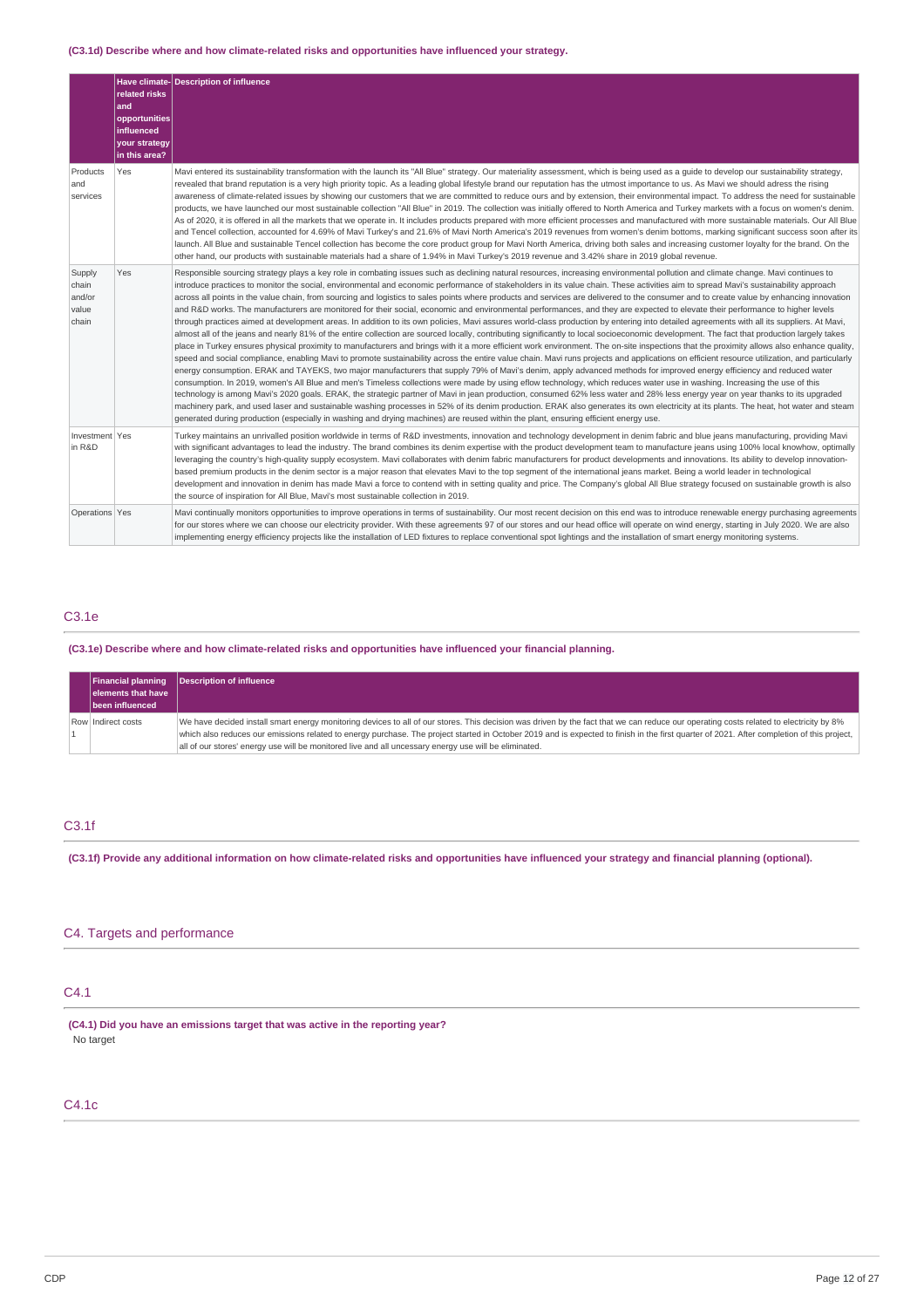### (C4.1c) Explain why you did not have an emissions target, and forecast how your emissions will change over the next five years.

| Primary<br><b>Ireason</b>                                   | <b>Five-year forecast</b>                                                                                                                                                                                                                                                                                                                                                                                                                                                                                                                                                                                                                                                                                                                                                                                                                                                                                                                                                                                                                                                                                                                                                                                                                                                                                                                                               | Please explain                                                                                                                                                                                                                                                                                                                                                                                                                                                                                            |
|-------------------------------------------------------------|-------------------------------------------------------------------------------------------------------------------------------------------------------------------------------------------------------------------------------------------------------------------------------------------------------------------------------------------------------------------------------------------------------------------------------------------------------------------------------------------------------------------------------------------------------------------------------------------------------------------------------------------------------------------------------------------------------------------------------------------------------------------------------------------------------------------------------------------------------------------------------------------------------------------------------------------------------------------------------------------------------------------------------------------------------------------------------------------------------------------------------------------------------------------------------------------------------------------------------------------------------------------------------------------------------------------------------------------------------------------------|-----------------------------------------------------------------------------------------------------------------------------------------------------------------------------------------------------------------------------------------------------------------------------------------------------------------------------------------------------------------------------------------------------------------------------------------------------------------------------------------------------------|
| Row We are<br>to<br>a target<br>in the<br>next two<br>vears | We have active projects that will contribute to reduce our emissions. One such project is the installation of smart energy monitoring<br>planning devices in our stores. The project, which was tested in 10 of our stores reduced energy consumption by 8% on average. We are also<br>replacing lighting fixtures in our stores with more energy efficient LED fixtures. Another current project of Mavi is implementing renewable<br>introduce energy purchasing protocols in place for the stores where we own the energy consumption meters and where we have the flexibility of<br>choosing energy suppliers. Although it is hard to estimate, we expect at least 10% and at most 30% reduction in our Scope 2 emissions<br>within the next 5 years. We have also established an internal continuous life cycle assessment procedure to reveal the environmental<br>risks associated with our products. Currently, jeans are the focus group of this procedure. The process began with assessing most used<br>fabrics and bestseller products. Our aim is to have an environmental impact profile for all of our products. With this procedure we will have sources and feasible possibilities to reduce them. Within<br>adequate knowledge on our Scope 3 emissions and will implement measures to reduce the embodied carbon associated with Mavi's<br>products. | Mavi entered its sustainability transformation with the<br>launch its "All Blue" strategy. We prepared our first GHG<br>inventory for the year 2019. We are in the process of<br>defining our targets and preparing for emission reduction<br>activities that will actualize them. We don't want to set<br>unrealistic or underachieving targets for our emissions.<br>We are in the process of understanding our emission<br>the next two years, we are planning to implement a<br>Science-based Target. |

## C4.2

**(C4.2) Did you have any other climate-related targets that were active in the reporting year?** No other climate-related targets

## C4.3

(C4.3) Did you have emissions reduction initiatives that were active within the reporting year? Note that this can include those in the planning and/or **implementation phases.**

Yes

## C4.3a

(C4.3a) Identify the total number of initiatives at each stage of development, and for those in the implementation stages, the estimated CO2e savings.

|                           | Number of initiatives | Total estimated annual CO2e savings in metric tonnes CO2e (only for rows marked *) |
|---------------------------|-----------------------|------------------------------------------------------------------------------------|
| Under investigation       |                       |                                                                                    |
| To be implemented*        |                       | 5736                                                                               |
| Implementation commenced* |                       | 1976.57                                                                            |
| Implemented*              |                       | 333.13                                                                             |
| Not to be implemented     |                       |                                                                                    |

### C4.3b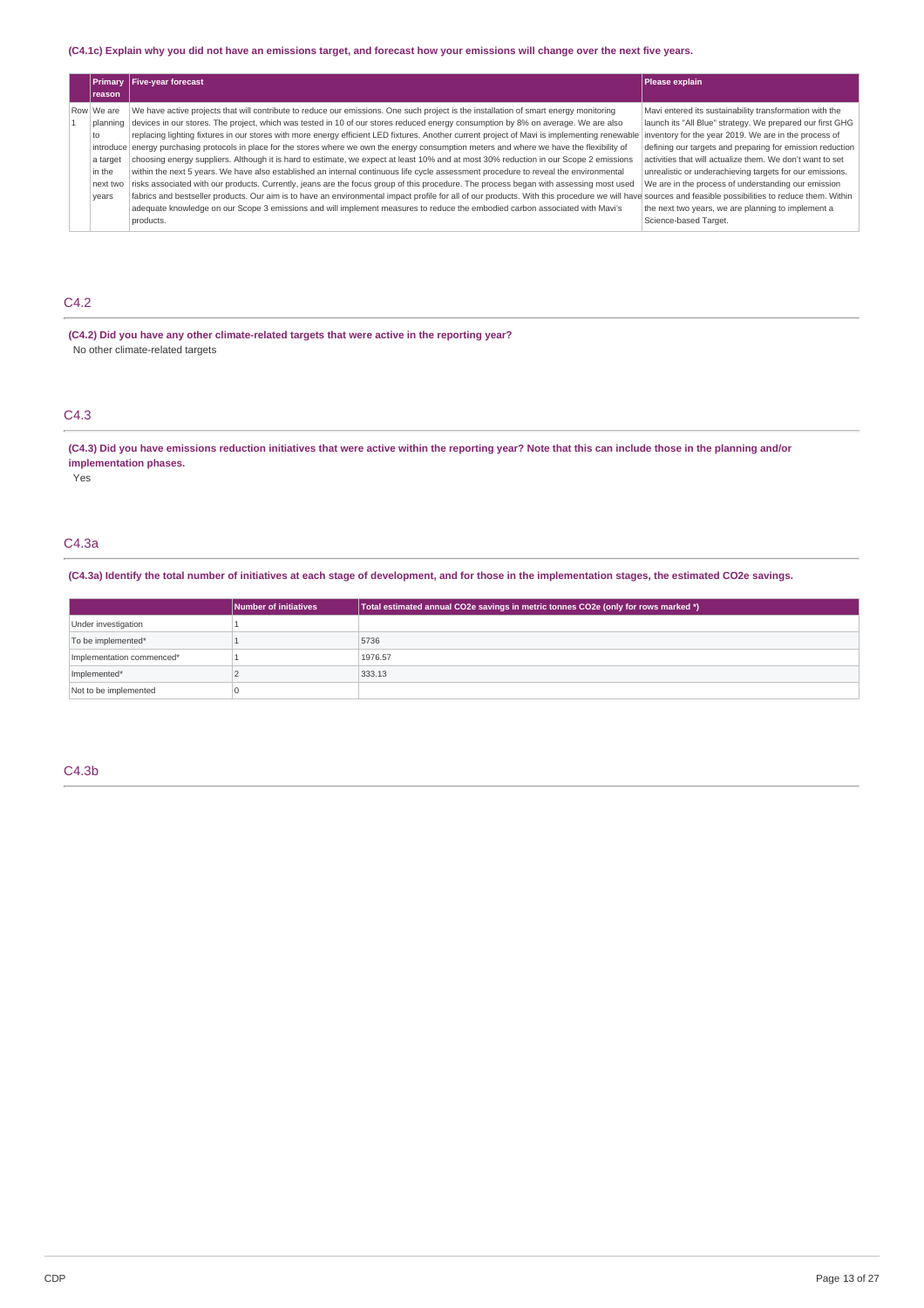#### **(C4.3b) Provide details on the initiatives implemented in the reporting year in the table below.**

#### **Initiative category & Initiative type**

Non-energy industrial process emissions reductions **Process material substitution** Process material substitution

## **Estimated annual CO2e savings (metric tonnes CO2e)**

125.37

**Scope(s)** Scope 3

## **Voluntary/Mandatory**

Voluntary

**Annual monetary savings (unit currency – as specified in C0.4)** 505926

**Investment required (unit currency – as specified in C0.4)**

### **Payback period**

<1 year

0

#### **Estimated lifetime of the initiative**

>30 years

#### **Comment**

Mavi implemented an internal procedure to eliminate the use of leather for the back labels used on jeans since 2015. The procedure yielded immediate return on investment as the replacement materials, jacron and faux leather are cheaper to procure and they cause lower emissions when compared to leather. At the end of 2019, we have completely eliminated the leather use on our jeans. Emission savings were calculated with a LCA study by comparing leather, faux leather and jacron. The amount of leather label replacement with jacron and faux leather from 2018 to 2019 was used to calculate emission reductions and savings. Mavi will continue its ban on leather back labels.

#### **Initiative category & Initiative type**

Waste reduction and material circularity and the state of the state of the state of service design product or service design

#### **Estimated annual CO2e savings (metric tonnes CO2e)** 207.76

## **Scope(s)**

Scope 3

## **Voluntary/Mandatory**

## Voluntary

**Annual monetary savings (unit currency – as specified in C0.4)** 6663186

## **Investment required (unit currency – as specified in C0.4)**

 $\Omega$ 

## **Payback period**

<1 year

## **Estimated lifetime of the initiative**

>30 years

### **Comment**

Pricing information on Mavi's products were printed on 2 virgin material paper cards and additional information about the product was printed on a smaller virgin material paper card. We have decided to use only recycled paper for our cards and reduced the amount of regular sized cards from 2 to 1. This decision reduced the amount of material used and reduced the impact associated with product labelling immediately. Estimated annual CO2 savings only contain emission savings associated with reduced information card use. Savings arising from conversion to recycled paper is not included. Emission savings are calculated from LCA data. Production of 27.8 million cards, each costing 0.24 TRY were avoided.

### C4.3c

#### **(C4.3c) What methods do you use to drive investment in emissions reduction activities?**

| Method                              | <b>Comment</b> |
|-------------------------------------|----------------|
| Employee engagement                 |                |
| Financial optimization calculations |                |

### C4.5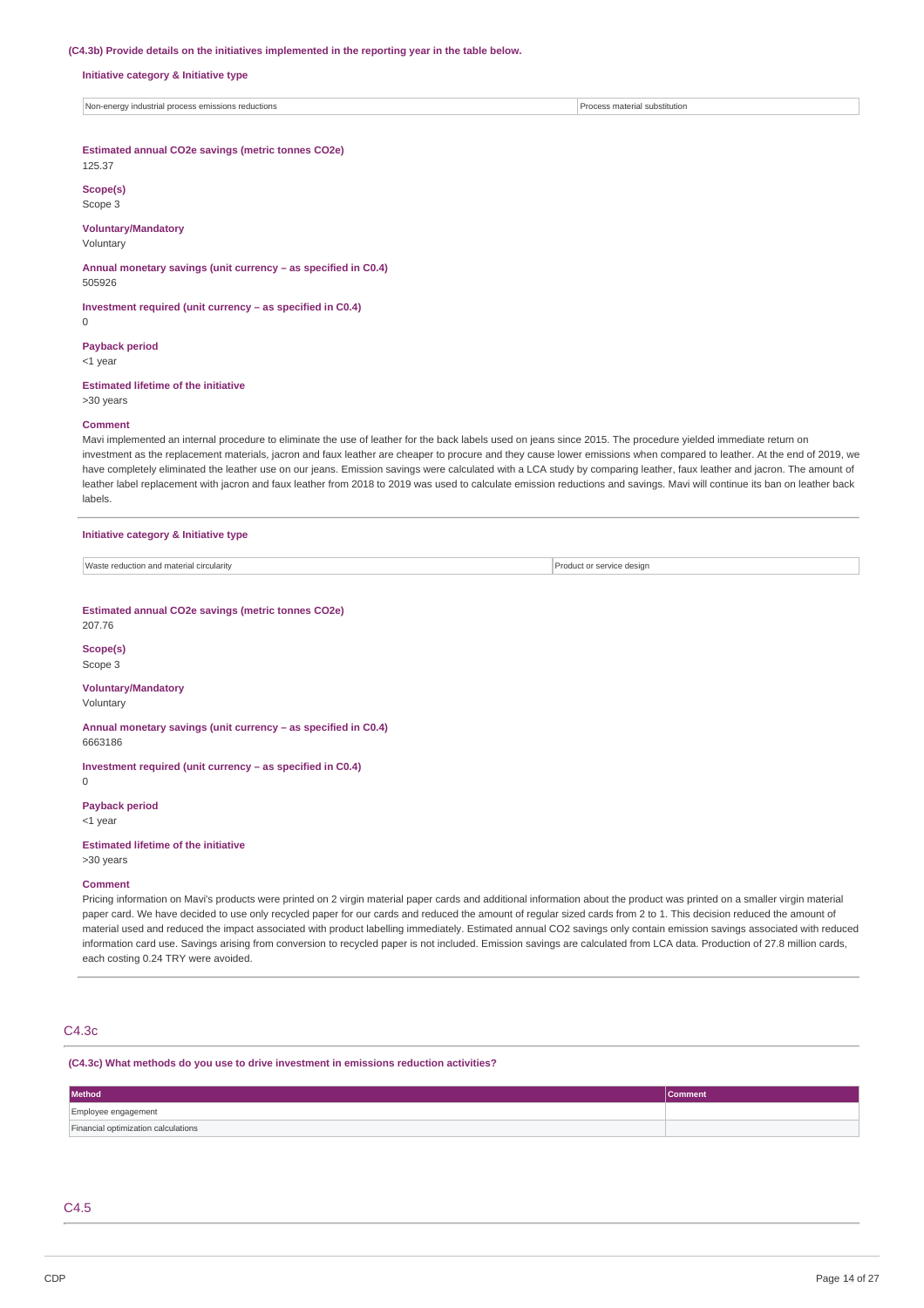## C4.5a

### (C4.5a) Provide details of your products and/or services that you classify as low-carbon products or that enable a third party to avoid GHG emissions.

**Level of aggregation**

### Group of products

## **Description of product/Group of products**

Mavi offers products prepared with more efficient processes and manufactured with more sustainable fibers. The fibers include recycled cotton, Tencel and organic cotton. Mavi's most sustainable collection All Blue contains products that are designed to adress growing awareness on environmental impacts of textile products. These products have lower emissions compared to our conventional products.

### **Are these low-carbon product(s) or do they enable avoided emissions?**

Low-carbon product

**Taxonomy, project or methodology used to classify product(s) as low-carbon or to calculate avoided emissions** Other, please specify (LCA Data)

#### **% revenue from low carbon product(s) in the reporting year** 3.42

**% of total portfolio value** <Not Applicable>

**Asset classes/ product types**

<Not Applicable>

#### **Comment**

Mavi is aiming to increase its use of sustainable, low-carbon fibers like recyled cotton, Tencel from Lenzing and organic cotton. Recycled cotton causes approximately 80% to 90% lower emissions compared to virgin cotton. (Source: "LCA on Recycling Cotton", Marcus Wendin, 2016). According to an LCA study for man made cellulose fibers, Tencel is almost carbon neutral. (Source: Life Cycle Assessment of man made cellulose fibers, Li Shen & Martin Kumar Patel, 2010). According to Textile Exhange's LCA study on organic cotton, organic cotton provides a potential global warming potential saving of 46% when compared to conventional cotton. (Source: "The Life Cycle Assessment of Organic Cotton Fiber - A Global Average", Textile Exchange, 2014). In 2019, sustainable products had a share of 3.42% in global revenues and 1.94% in Turkey revenues.

## C5. Emissions methodology

## C5.1

### **(C5.1) Provide your base year and base year emissions (Scopes 1 and 2).**

**Scope 1**

**Base year start** February 1 2019

**Base year end** January 31 2020

**Base year emissions (metric tons CO2e)** 647.5

#### **Comment**

**Scope 2 (location-based)**

**Base year start** February 1 2019

**Base year end** January 31 2020

**Base year emissions (metric tons CO2e)** 24812.45

**Comment**

**Scope 2 (market-based)**

**Base year start**

**Base year end**

**Base year emissions (metric tons CO2e)**

**Comment**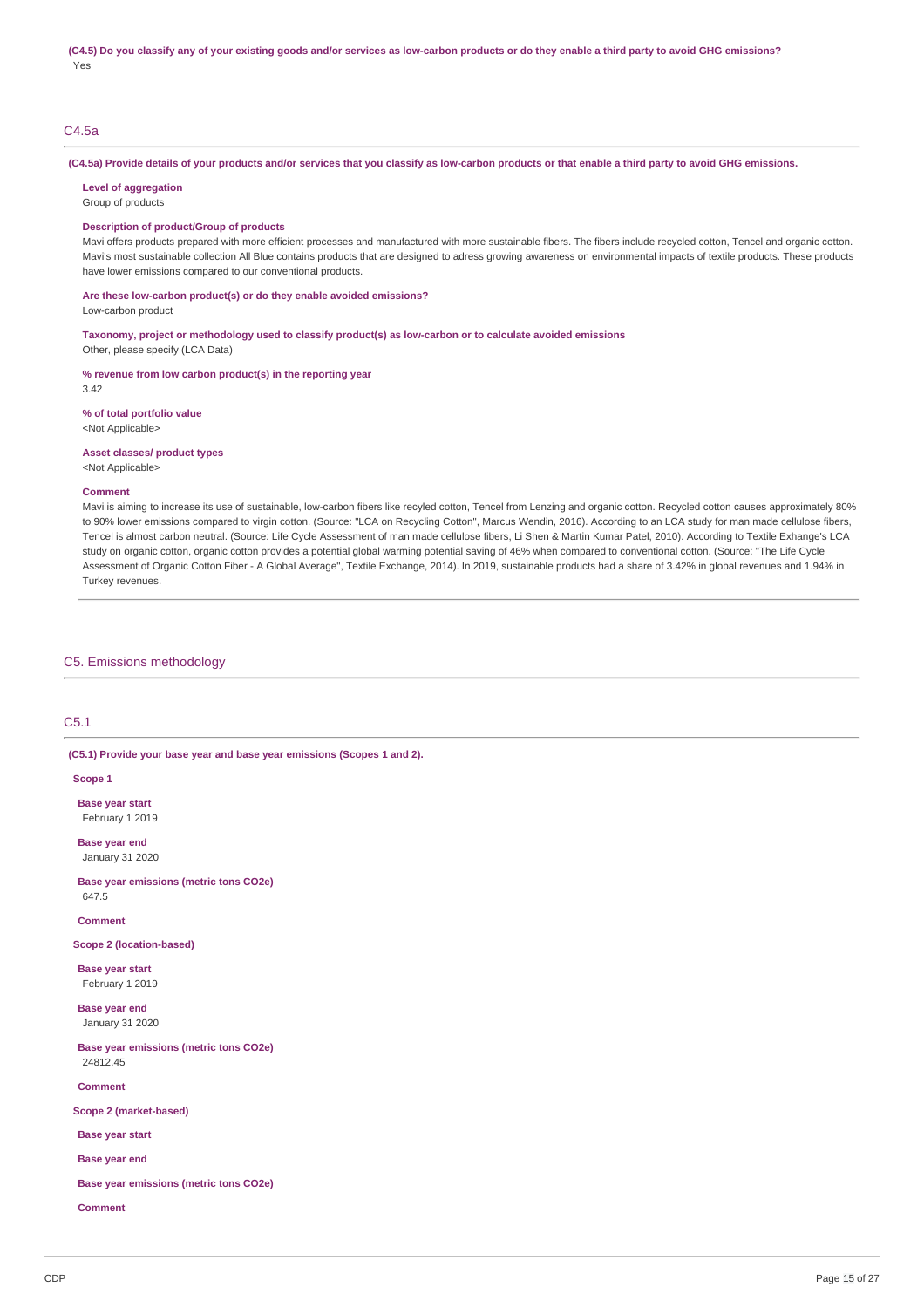(C5.2) Select the name of the standard, protocol, or methodology you have used to collect activity data and calculate emissions. Defra Voluntary 2017 Reporting Guidelines

IPCC Guidelines for National Greenhouse Gas Inventories, 2006

The Greenhouse Gas Protocol: A Corporate Accounting and Reporting Standard (Revised Edition)

## Other, please specify (Energy Policies of IEA Countries – Turkey 2016 Review)

## C5.2a

#### (C5.2a) Provide details of the standard, protocol, or methodology you have used to collect activity data and calculate emissions.

The emission factor to calculate Scope 2 purchased electricity emissions were obtained from Energy Policies of IEA Countries – Turkey 2016 Review. The factor is 0.478 CO2 eq. / kWh

### C6. Emissions data

#### C6.1

**(C6.1) What were your organization's gross global Scope 1 emissions in metric tons CO2e?**

#### **Reporting year**

**Gross global Scope 1 emissions (metric tons CO2e)**

647.5

**Start date** <Not Applicable>

**End date**

<Not Applicable>

**Comment**

Includes natural gas use for heating and rental car fuel use for head office employees.

## C6.2

**(C6.2) Describe your organization's approach to reporting Scope 2 emissions.**

#### **Row 1**

**Scope 2, location-based**

We are reporting a Scope 2, location-based figure

#### **Scope 2, market-based**

We have no operations where we are able to access electricity supplier emission factors or residual emissions factors and are unable to report a Scope 2, market-based figure

#### **Comment**

## C6.3

**(C6.3) What were your organization's gross global Scope 2 emissions in metric tons CO2e?**

### **Reporting year**

**Scope 2, location-based** 24812.45

#### **Scope 2, market-based (if applicable)** <Not Applicable>

**Start date**

<Not Applicable>

#### **End date**

<Not Applicable>

#### **Comment**

Includes electricty use for stores and head office. The emission factor used for this calculation is based on IEA's Energy Policies of IEA Countries - Turkey. (Emission Factor: 0.478 kg CO2 eq. / kWh)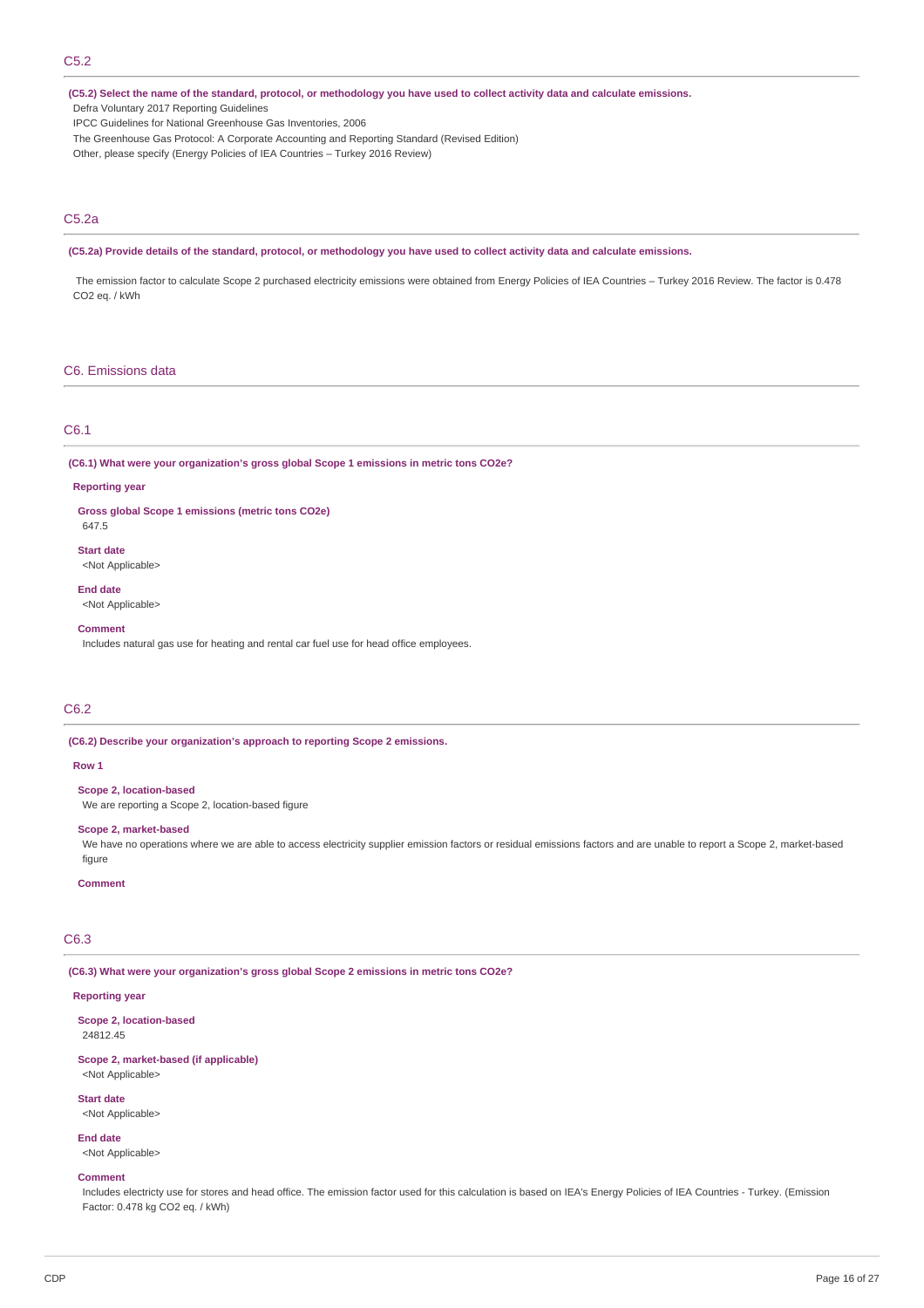## C6.4

(C6.4) Are there any sources (e.g. facilities, specific GHGs, activities, geographies, etc.) of Scope 1 and Scope 2 emissions that are within your selected reporting **boundary which are not included in your disclosure?**

Yes

## C6.4a

(C6.4a) Provide details of the sources of Scope 1 and Scope 2 emissions that are within your selected reporting boundary which are not included in your **disclosure.**

#### **Source**

Mavi operations in Europe, Canada, United States and Russia.

**Relevance of Scope 1 emissions from this source**

# Emissions are not relevant

**Relevance of location-based Scope 2 emissions from this source**

Emissions are not relevant

**Relevance of market-based Scope 2 emissions from this source (if applicable)** Emissions are not relevant

#### **Explain why this source is excluded**

Only 24 of 338 Mavi operated retail stores are located outside of Turkey. Operations outside of Turkey are not included in this year's calculation. We plan to include them in next years.

## C6.5

**(C6.5) Account for your organization's gross global Scope 3 emissions, disclosing and explaining any exclusions.**

#### **Purchased goods and services**

**Evaluation status** Relevant, calculated

## **Metric tonnes CO2e**

72763.17

#### **Emissions calculation methodology**

The amount is only valid for jeans manufactured for sale in 2019. Emission factors derived from LCA results were used for the calculation. (1 jeans (men) = 11.08 CO2 eq. and 1 jeans (women) = 9.65 kg CO2 eq.) Other products are not included.

#### **Percentage of emissions calculated using data obtained from suppliers or value chain partners**

100

## **Please explain**

Mavi has established an internal continuous life cycle assessment procedure to reveal the environmental risks associated with its products. Currently, jeans are the focus group of this procedure. The process began with assessing most used fabrics and bestseller products. Our aim is to have an environmental impact profile for all of our products. The emission factors are derived from our best seller jeans and multiplied by the total manufactured amount to calculate total emissions.

#### **Capital goods**

#### **Evaluation status**

Not relevant, explanation provided

#### **Metric tonnes CO2e**

<Not Applicable>

#### **Emissions calculation methodology**

<Not Applicable>

**Percentage of emissions calculated using data obtained from suppliers or value chain partners**

## <Not Applicable>

**Please explain**

Mavi does not own any production or logistics facilities which constitudes capital. Thus, this category is negligable.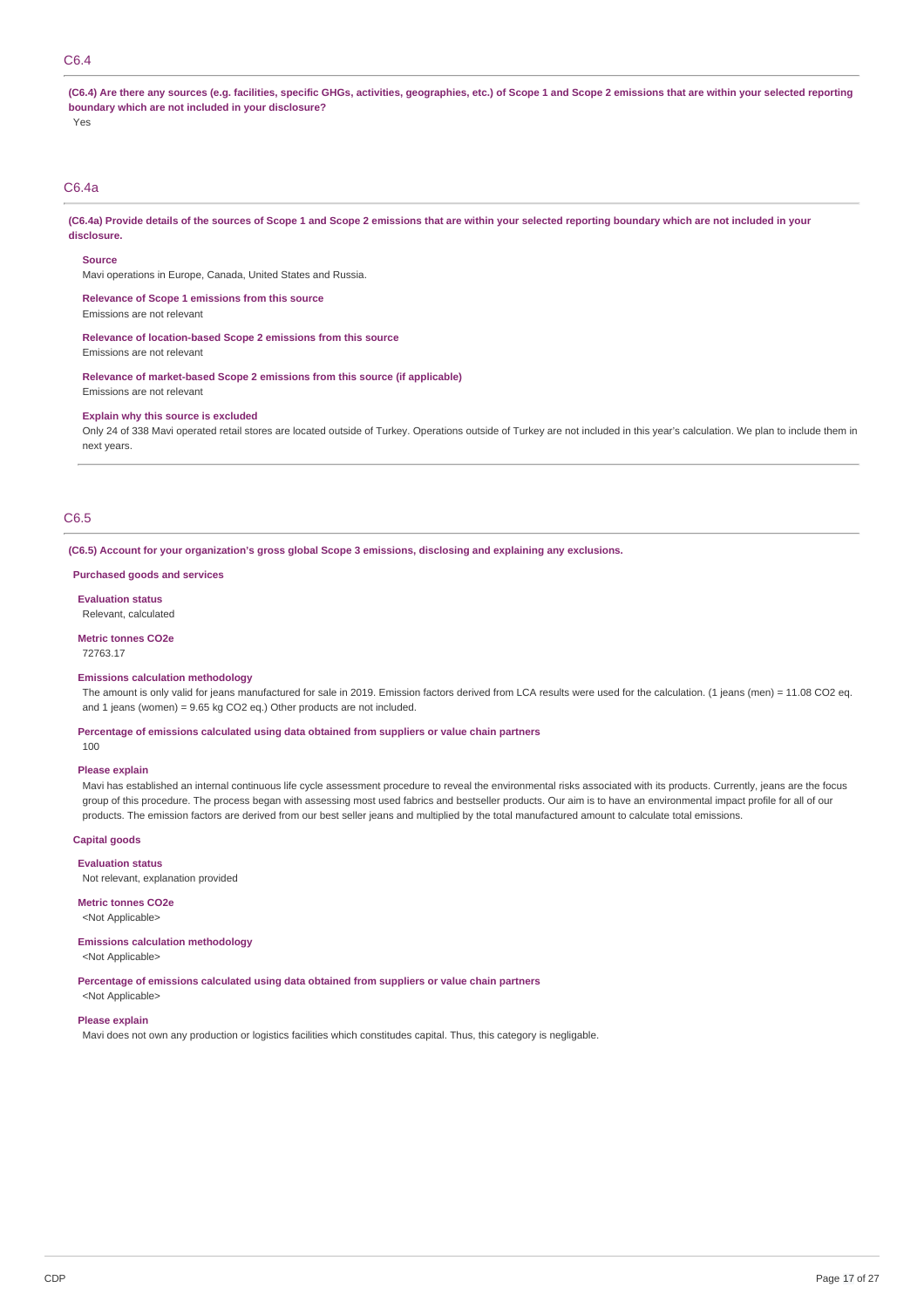#### **Fuel-and-energy-related activities (not included in Scope 1 or 2)**

**Evaluation status**

Relevant, calculated

**Metric tonnes CO2e**

3597.81

#### **Emissions calculation methodology**

14.5% of electricity generated in Turkey is lost during transmission and distribution. This value accounts for the loss of transmission and distrubution of Mavi's electricity use. Value is obtained with multiplying 14.5% by Mavi's Scope 2 electricity related emissions.

**Percentage of emissions calculated using data obtained from suppliers or value chain partners**

0

#### **Please explain**

14.5% of electricity generated is assumed to be lost during transmission and distribution. This means that to supply Mavi's electricity consumption, 14.5% more than Mavi's consumption is actually generated within Turkish power plants Percentage of losses during transmission and distribution are obtained from: Düzgün B., "An assessment of transmission and distribution grid efficiency in Turkey with projections to 2023" Politeknik Dergisi, Politeknik Dergisi, 21(3): 621-632, (2018).

#### **Upstream transportation and distribution**

**Evaluation status**

Relevant, not yet calculated

**Metric tonnes CO2e** <Not Applicable>

#### **Emissions calculation methodology**

<Not Applicable>

#### **Percentage of emissions calculated using data obtained from suppliers or value chain partners**

<Not Applicable>

#### **Please explain**

**Waste generated in operations**

## **Evaluation status**

Relevant, calculated

## **Metric tonnes CO2e**

11.22

#### **Emissions calculation methodology**

Calculated using DEFRA's Waste Disposal conversion factors for 2020. 1 ton of clothing combusted = 21.317 kg CO2 eq. 1 ton of cardboard recycled in closed loop = 21.317 kg CO2 eq.

#### **Percentage of emissions calculated using data obtained from suppliers or value chain partners**

 $\theta$ 

#### **Please explain**

Includes combustion of refused clothing products due to customer returns. Also includes recycling of cardboard boxes used during transportation.

## **Business travel**

**Evaluation status**

Relevant, calculated

## **Metric tonnes CO2e**

333.44

## **Emissions calculation methodology**

Calculated using DEFRA's Business travel -air conversion factors for 2020. Short-Haul Economy Class = 0.15298 kg CO eq per km. Short-Haul Business Class = 0.22947 kg CO2 eq. for per km. Medium-Haul Economy Class = 0.14615 kg CO2 eq. per km. Medium-Haul Business Class = 0.42385 kg CO2 eq. per km. Long-Haul Economy Class = 0.1392452 kg CO2 eq. per km. Long Haul Business Class = 0.40379 kg CO2 eq. per km.

**Percentage of emissions calculated using data obtained from suppliers or value chain partners**

100

## **Please explain**

This category includes air travel related emissions for 2019. Short, medium and long haul flights and business, economy classes were differentiated by using different conversion factors.

**Employee commuting**

**Evaluation status**

## Relevant, calculated

**Metric tonnes CO2e**

399.15

### **Emissions calculation methodology**

Calculated using DEFRA's local bus conversion factor for 2020. 1 person.km with local bus = 0.1195 kg CO2 eq.

#### **Percentage of emissions calculated using data obtained from suppliers or value chain partners**

### $\theta$

### **Please explain**

Mavi head office employees have access to shuttle services. The amount of monthly shuttle service users are known and a daily distance of 25 km was assumed. This amount represents the climate change impact of shuttle service offered to Mavi head office employees.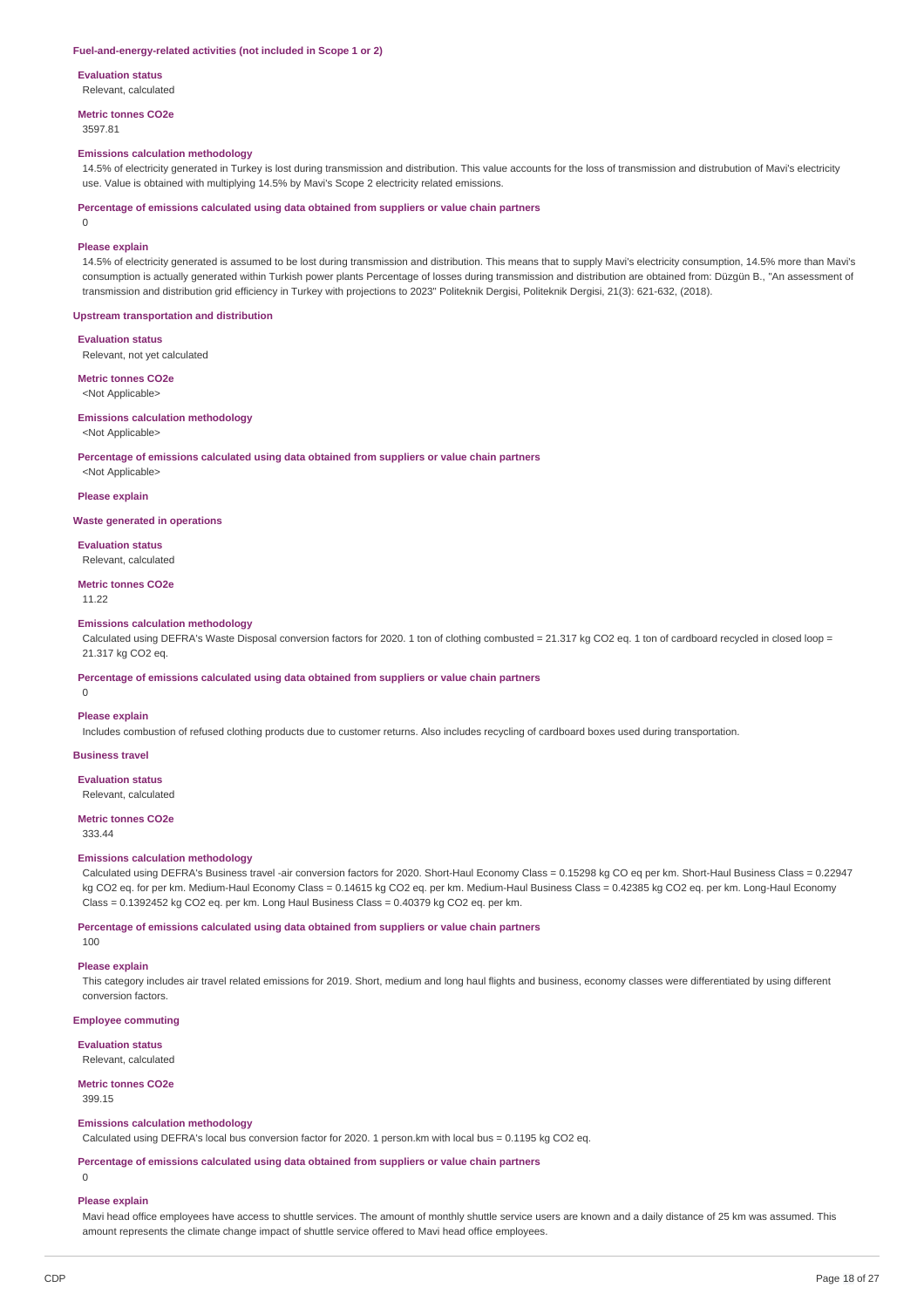#### **Upstream leased assets**

**Evaluation status** Not relevant, explanation provided

**Metric tonnes CO2e**

## <Not Applicable>

**Emissions calculation methodology**

<Not Applicable>

**Percentage of emissions calculated using data obtained from suppliers or value chain partners**

<Not Applicable>

## **Please explain**

Mavi does not own or control any upstream leased assets. Therefore, this category is not relevant to Mavi's impact.

#### **Downstream transportation and distribution**

**Evaluation status** Not relevant, explanation provided

## **Metric tonnes CO2e**

<Not Applicable>

#### **Emissions calculation methodology**

<Not Applicable>

**Percentage of emissions calculated using data obtained from suppliers or value chain partners**

## <Not Applicable>

#### **Please explain**

Mavi's stores are located in many different locations such as avenues, streets and shopping malls. It is difficult to obtain accurate data to calculate an adequate scenario for this category of impact.

### **Processing of sold products**

**Evaluation status** Not relevant, explanation provided

## **Metric tonnes CO2e**

<Not Applicable>

## **Emissions calculation methodology**

<Not Applicable>

**Percentage of emissions calculated using data obtained from suppliers or value chain partners** <Not Applicable>

#### **Please explain**

Mavi's products does not require any additional processing after purchase, therefore this category is not relevant to Mavi's impact.

### **Use of sold products**

**Evaluation status** Relevant, not yet calculated

## **Metric tonnes CO2e**

<Not Applicable>

## **Emissions calculation methodology**

<Not Applicable>

**Percentage of emissions calculated using data obtained from suppliers or value chain partners** <Not Applicable>

#### **Please explain**

## **End of life treatment of sold products**

**Evaluation status**

Not relevant, explanation provided

#### **Metric tonnes CO2e** <Not Applicable>

#### **Emissions calculation methodology** <Not Applicable>

**Percentage of emissions calculated using data obtained from suppliers or value chain partners**

## <Not Applicable> **Please explain**

It is difficult to obtain accurate data to calculate an adequate scenario for this category of impact.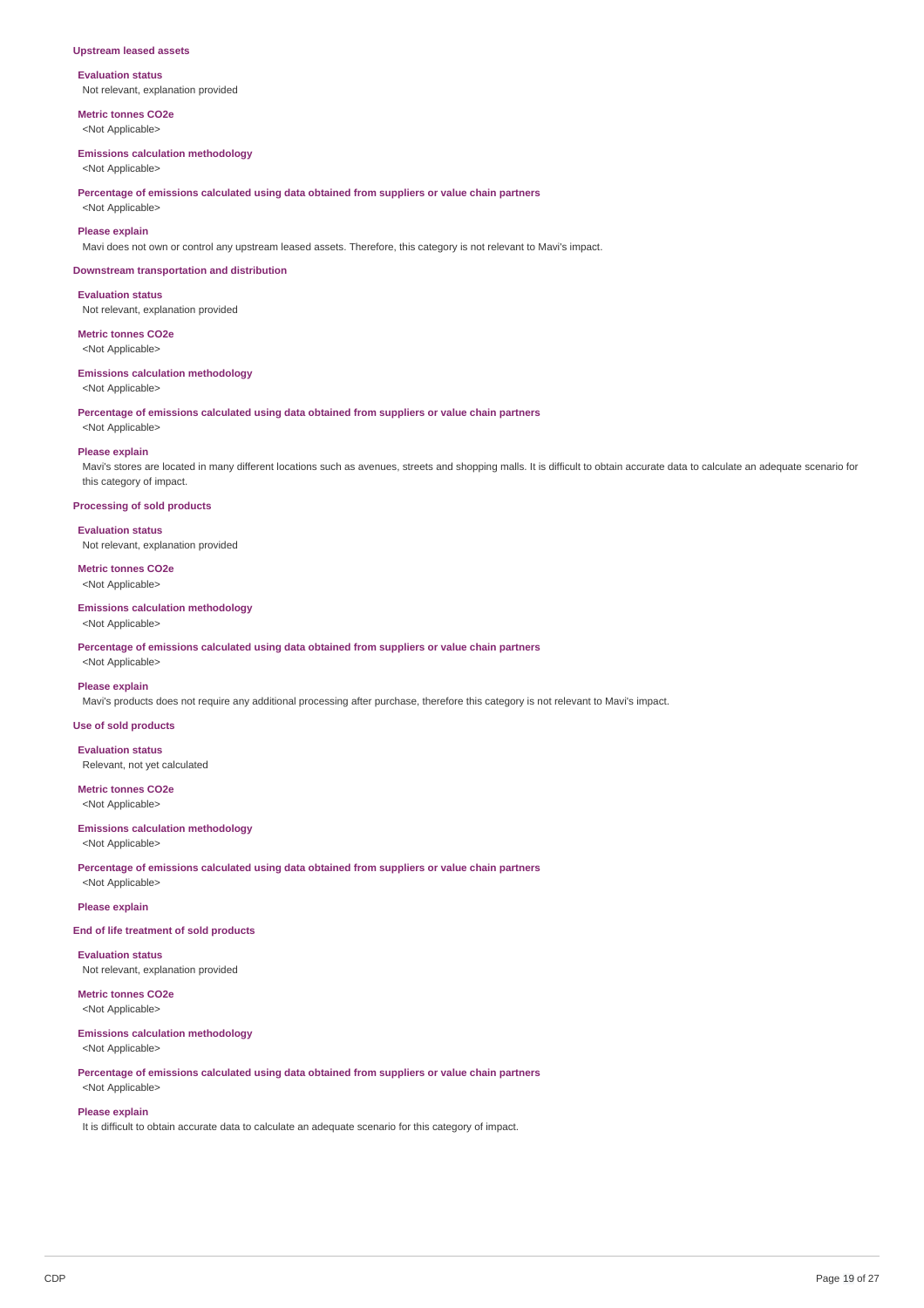#### **Downstream leased assets**

## **Evaluation status**

Not relevant, explanation provided

**Metric tonnes CO2e** <Not Applicable>

#### **Emissions calculation methodology**

<Not Applicable>

**Percentage of emissions calculated using data obtained from suppliers or value chain partners**

## <Not Applicable> **Please explain**

Mavi does not own or control any downstream leased assets. Therefore this category is not relevant to Mavi's impact.

#### **Franchises**

**Evaluation status** Relevant, calculated

#### **Metric tonnes CO2e**

1850.3

#### **Emissions calculation methodology**

The emission factor used for this calculation is based on IEA's Energy Policies of IEA Countries - Turkey. (Emission Factor: 0.478 kg CO2 eq. / kWh) The amount accounts for the emissions related to the electricity use of franchise stores in Turkey.

#### **Percentage of emissions calculated using data obtained from suppliers or value chain partners**

 $100$ 

#### **Please explain**

There are 106 franchise stores of Mavi and 67 of these stores are located in Turkey. Franchises outside of Turkey are not included in this years calculation.

## **Investments**

**Evaluation status** Not relevant, explanation provided

**Metric tonnes CO2e**

## <Not Applicable>

## **Emissions calculation methodology**

<Not Applicable>

**Percentage of emissions calculated using data obtained from suppliers or value chain partners** <Not Applicable>

#### **Please explain**

Impacts belonging to investments are not relevant to Mavi's business. Therefore, this category is not calculated.

## **Other (upstream)**

**Evaluation status** Not evaluated

#### **Metric tonnes CO2e** <Not Applicable>

**Emissions calculation methodology**

<Not Applicable>

**Percentage of emissions calculated using data obtained from suppliers or value chain partners** <Not Applicable>

### **Please explain**

#### **Other (downstream)**

**Evaluation status** Not evaluated

### **Metric tonnes CO2e** <Not Applicable>

**Emissions calculation methodology** <Not Applicable>

**Percentage of emissions calculated using data obtained from suppliers or value chain partners**

## <Not Applicable> **Please explain**

## C6.7

**(C6.7) Are carbon dioxide emissions from biogenic carbon relevant to your organization?** No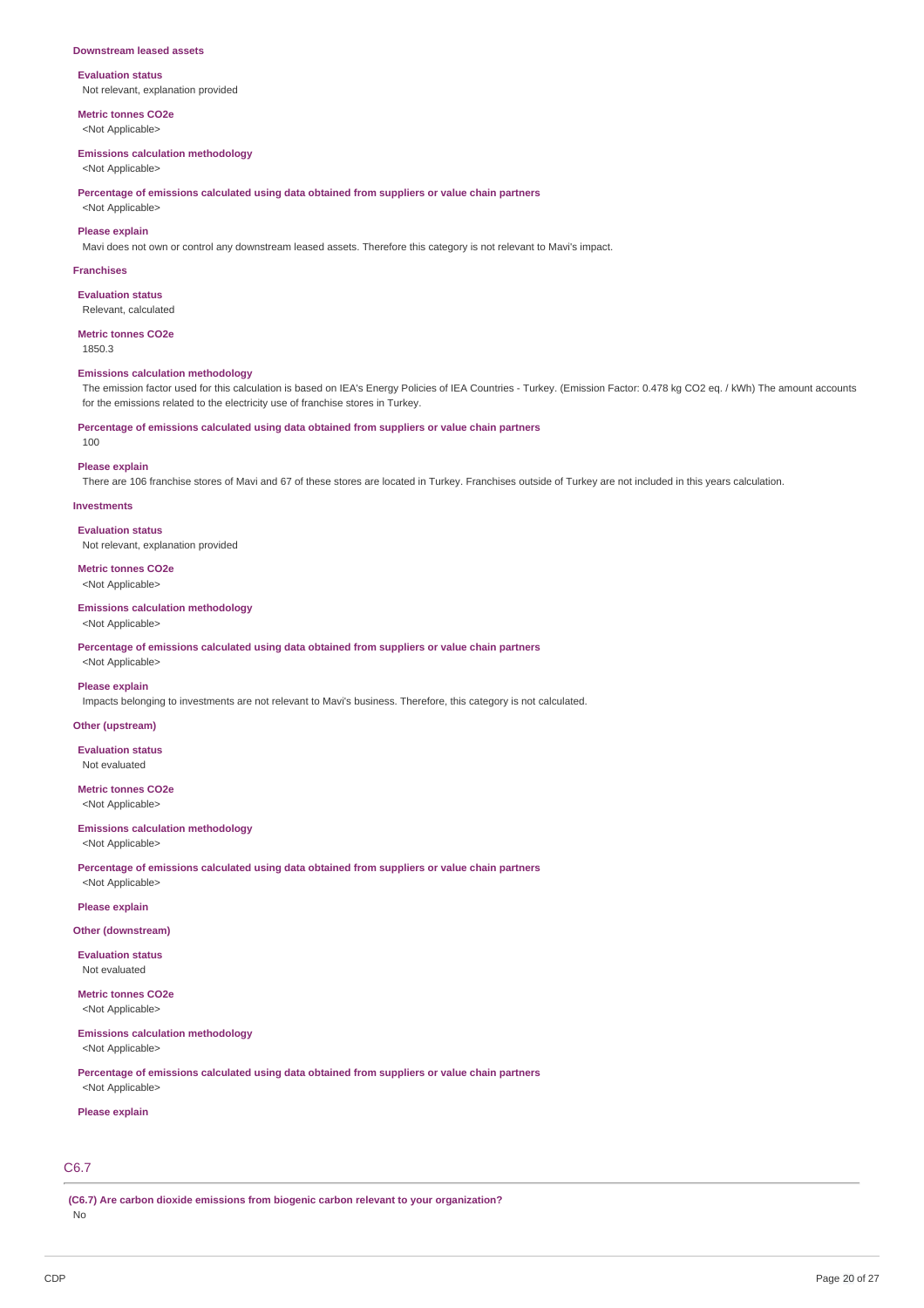### C6.10

(C6.10) Describe your gross global combined Scope 1 and 2 emissions for the reporting year in metric tons CO2e per unit currency total revenue and provide any **additional intensity metrics that are appropriate to your business operations.**

#### **Intensity figure** 0.0000108

**Metric numerator (Gross global combined Scope 1 and 2 emissions, metric tons CO2e)** 25459.95

**Metric denominator** unit total revenue

**Metric denominator: Unit total** 2365000000

**Scope 2 figure used** Location-based

**% change from previous year**

**Direction of change** <Not Applicable>

#### **Reason for change**

We are reporting emissions for the first time. Therefore, there is no change in emissions since we are not reporting past year data. Denominator represents revenue generated for Turkey.

### C7. Emissions breakdowns

## C7.1

**(C7.1) Does your organization break down its Scope 1 emissions by greenhouse gas type?** Yes

## C7.1a

(C7.1a) Break down your total gross global Scope 1 emissions by greenhouse gas type and provide the source of each used greenhouse warming potential **(GWP).**

| Scope 1 emissions (metric tons of CO2e)<br>Greenhouse gas |        | <b>GWP Reference</b>                          |
|-----------------------------------------------------------|--------|-----------------------------------------------|
| CO2                                                       | 638.85 | IPCC Fifth Assessment Report (AR5 - 100 year) |
| CH4                                                       | 10.1   | IPCC Fifth Assessment Report (AR5 - 100 year) |
| N2O                                                       | 8.56   | IPCC Fifth Assessment Report (AR5 - 100 year) |

## C7.2

**(C7.2) Break down your total gross global Scope 1 emissions by country/region.**

| Country/Region | 1 emissions (metric tons CO2e) <sup>1</sup><br><b>Scope</b> |  |
|----------------|-------------------------------------------------------------|--|
| Turkey         | 647.5                                                       |  |

## C7.3

**(C7.3) Indicate which gross global Scope 1 emissions breakdowns you are able to provide.** By activity

## C7.3c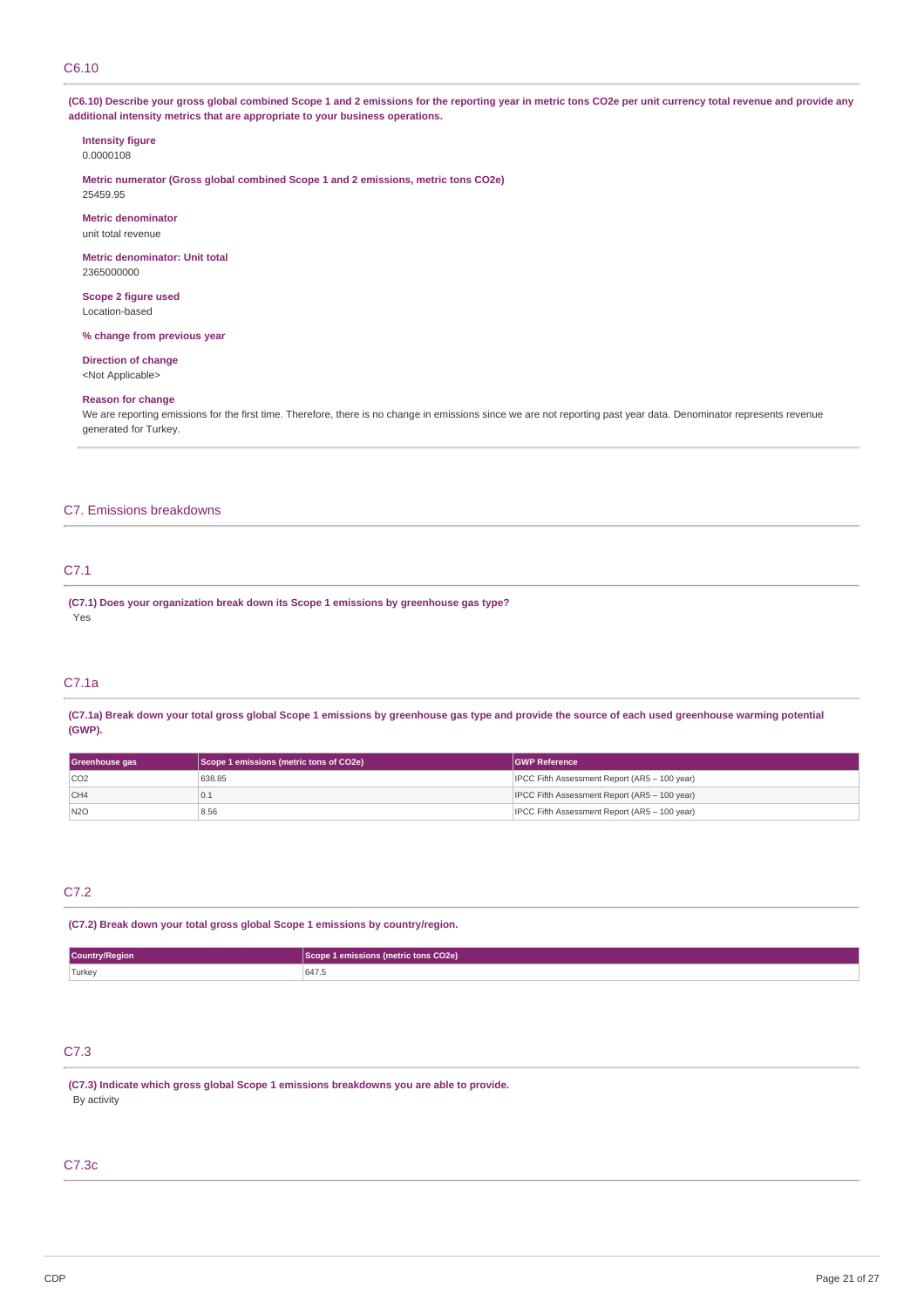### **(C7.3c) Break down your total gross global Scope 1 emissions by business activity.**

| <b>Activity</b>         | Scope 1 emissions (metric tons CO2e) |
|-------------------------|--------------------------------------|
| <b>Building heating</b> | 26.89                                |
| Fuel use by vehicles    | 620.61                               |

## C7.5

**(C7.5) Break down your total gross global Scope 2 emissions by country/region.**

|        | ( <i>I</i> metric tons CO <sub>2</sub> e) | (metric tons CO2e) | Country/Region Scope 2, location-based Scope 2, market-based Purchased and consumed electricity,<br>heat, steam or cooling (MWh) | Purchased and consumed low-carbon electricity, heat, steam or cooling<br>accounted for in Scope 2 market-based approach (MWh) |
|--------|-------------------------------------------|--------------------|----------------------------------------------------------------------------------------------------------------------------------|-------------------------------------------------------------------------------------------------------------------------------|
| Turkey | 24812.45                                  |                    | 51908.89                                                                                                                         |                                                                                                                               |

## C7.6

**(C7.6) Indicate which gross global Scope 2 emissions breakdowns you are able to provide.** By business division

## C7.6a

**(C7.6a) Break down your total gross global Scope 2 emissions by business division.**

| <b>Business division</b> | Scope 2, location-based (metric tons CO2e) | Scope 2, market-based (metric tons CO2e) |
|--------------------------|--------------------------------------------|------------------------------------------|
| Stores                   | 24611.36                                   |                                          |
| Head office              | 201.09                                     |                                          |

## C7.9

(C7.9) How do your gross global emissions (Scope 1 and 2 combined) for the reporting year compare to those of the previous reporting year? This is our first year of reporting, so we cannot compare to last year

## C8. Energy

## C8.1

**(C8.1) What percentage of your total operational spend in the reporting year was on energy?** More than 0% but less than or equal to 5%

## C8.2

### **(C8.2) Select which energy-related activities your organization has undertaken.**

|                                                    | Indicate whether your organization undertook this energy-related activity in the reporting year |
|----------------------------------------------------|-------------------------------------------------------------------------------------------------|
| Consumption of fuel (excluding feedstocks)         | <b>Yes</b>                                                                                      |
| Consumption of purchased or acquired electricity   | Yes                                                                                             |
| Consumption of purchased or acquired heat          | N <sub>0</sub>                                                                                  |
| Consumption of purchased or acquired steam         | No.                                                                                             |
| Consumption of purchased or acquired cooling       | N <sub>0</sub>                                                                                  |
| Generation of electricity, heat, steam, or cooling | N <sub>o</sub>                                                                                  |

## C8.2a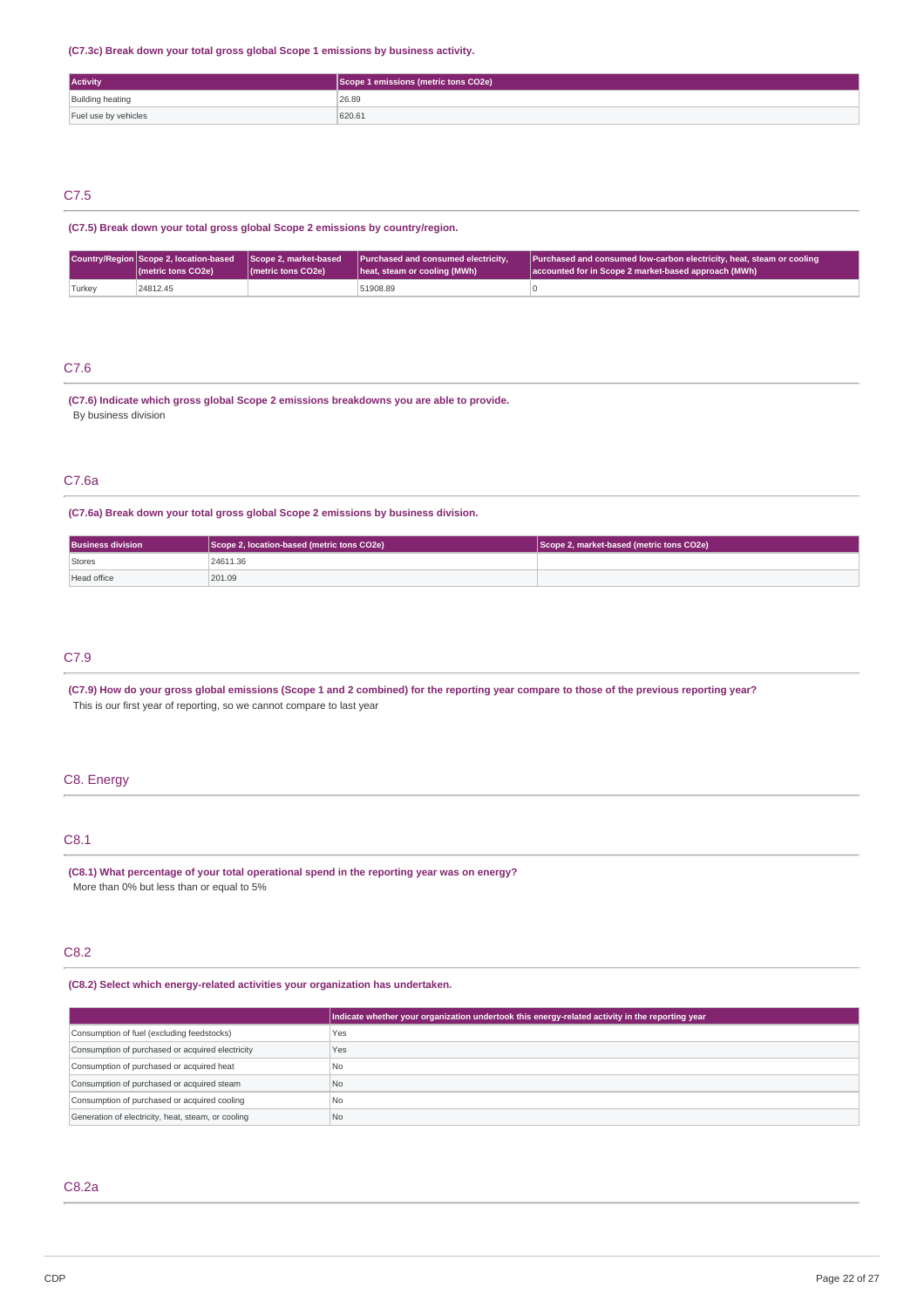## **(C8.2a) Report your organization's energy consumption totals (excluding feedstocks) in MWh.**

|                                                         | <b>Heating value</b>                   |                           | MWh from renewable sources   MWh from non-renewable sources | Total (renewable and non-renewable) MWh |
|---------------------------------------------------------|----------------------------------------|---------------------------|-------------------------------------------------------------|-----------------------------------------|
| Consumption of fuel (excluding feedstock)               | HHV (higher heating value) $ 0\rangle$ |                           | 2770.32                                                     | 2770.32                                 |
| Consumption of purchased or acquired electricity        | <not applicable=""></not>              |                           | 51908.89                                                    | 51908.89                                |
| Consumption of purchased or acquired heat               | <not applicable=""></not>              | <not applicable=""></not> | <not applicable=""></not>                                   | <not applicable=""></not>               |
| Consumption of purchased or acquired steam              | <not applicable=""></not>              | <not applicable=""></not> | <not applicable=""></not>                                   | <not applicable=""></not>               |
| Consumption of purchased or acquired cooling            | <not applicable=""></not>              | <not applicable=""></not> | <not applicable=""></not>                                   | <not applicable=""></not>               |
| Consumption of self-generated non-fuel renewable energy | <not applicable=""></not>              | <not applicable=""></not> | <not applicable=""></not>                                   | <not applicable=""></not>               |
| Total energy consumption                                | <not applicable=""></not>              |                           | 54679.21                                                    | 54679.21                                |

## C8.2b

## **(C8.2b) Select the applications of your organization's consumption of fuel.**

|                                                         | Indicate whether your organization undertakes this fuel application |
|---------------------------------------------------------|---------------------------------------------------------------------|
| Consumption of fuel for the generation of electricity   | l No                                                                |
| Consumption of fuel for the generation of heat          | Yes                                                                 |
| Consumption of fuel for the generation of steam         | l No                                                                |
| Consumption of fuel for the generation of cooling       | I <sub>No</sub>                                                     |
| Consumption of fuel for co-generation or tri-generation | l No                                                                |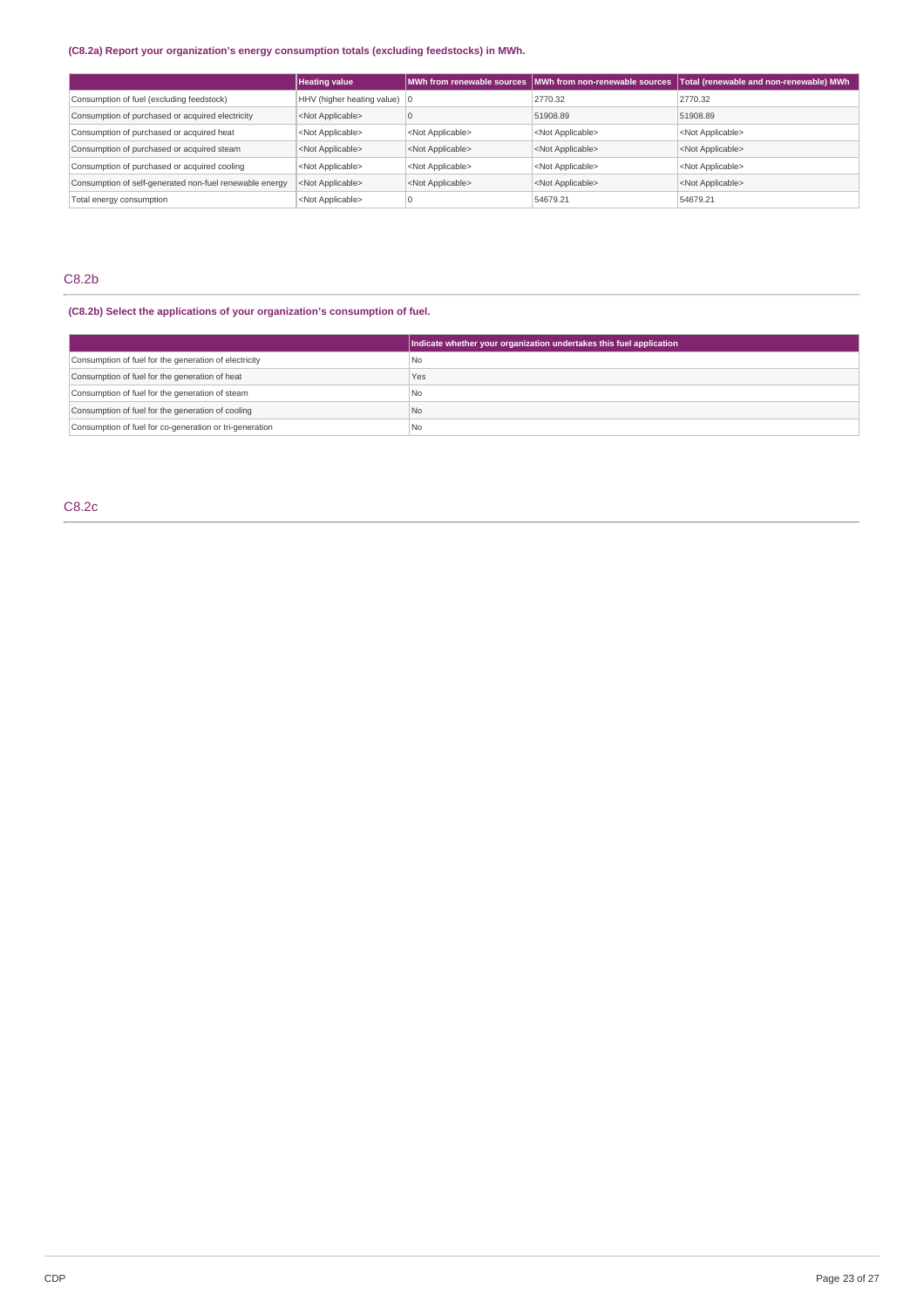**(C8.2c) State how much fuel in MWh your organization has consumed (excluding feedstocks) by fuel type.**

**Fuels (excluding feedstocks)** Natural Gas

**Heating value** HHV (higher heating value)

**Total fuel MWh consumed by the organization** 149.93

**MWh fuel consumed for self-generation of electricity** <Not Applicable>

**MWh fuel consumed for self-generation of heat** <Not Applicable>

**MWh fuel consumed for self-generation of steam** <Not Applicable>

**MWh fuel consumed for self-generation of cooling** <Not Applicable>

**MWh fuel consumed for self-cogeneration or self-trigeneration** <Not Applicable>

**Emission factor** 2.02266

**Unit** kg CO2e per m3

### **Emissions factor source**

UK Government GHG Conversion Factors for Company Reporting (DEFRA)

#### **Comment**

Mavi only uses natural gas as fuel for heating. Factor to calculate emissions were acquired from DEFRA's 2020 GHG Conversion Factors for Company Reporting.

**Fuels (excluding feedstocks)** Diesel

**Heating value** HHV (higher heating value)

**Total fuel MWh consumed by the organization** 2620.39

**MWh fuel consumed for self-generation of electricity** <Not Applicable>

**MWh fuel consumed for self-generation of heat** <Not Applicable>

**MWh fuel consumed for self-generation of steam** <Not Applicable>

**MWh fuel consumed for self-generation of cooling** <Not Applicable>

**MWh fuel consumed for self-cogeneration or self-trigeneration** <Not Applicable>

**Emission factor** 2.54603

**Unit** kg CO2e per liter

#### **Emissions factor source**

UK Government GHG Conversion Factors for Company Reporting (DEFRA)

## **Comment**

Rental car fuel use for head office employees.

## C9. Additional metrics

## C9.1

**(C9.1) Provide any additional climate-related metrics relevant to your business.**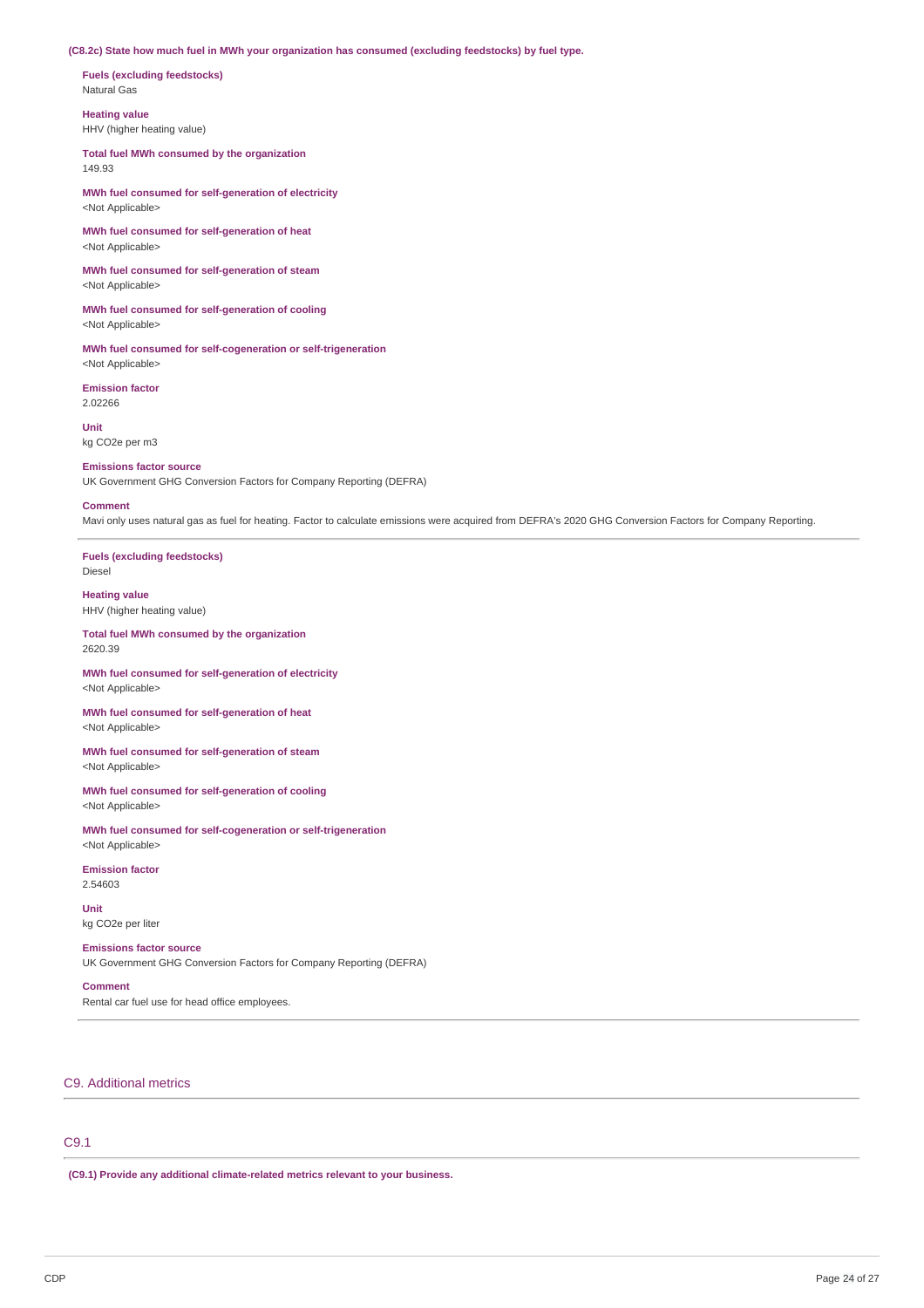## C10.1

#### **(C10.1) Indicate the verification/assurance status that applies to your reported emissions.**

|                                          | Verification/assurance status            |
|------------------------------------------|------------------------------------------|
| Scope 1                                  | No third-party verification or assurance |
| Scope 2 (location-based or market-based) | No third-party verification or assurance |
| Scope 3                                  | No third-party verification or assurance |

## C10.2

(C10.2) Do you verify any climate-related information reported in your CDP disclosure other than the emissions figures reported in C6.1, C6.3, and C6.5? No, but we are actively considering verifying within the next two years

### C11. Carbon pricing

## C11.1

(C11.1) Are any of your operations or activities regulated by a carbon pricing system (i.e. ETS, Cap & Trade or Carbon Tax)? No, and we do not anticipate being regulated in the next three years

## C11.2

**(C11.2) Has your organization originated or purchased any project-based carbon credits within the reporting period?** No

## C11.3

**(C11.3) Does your organization use an internal price on carbon?** No, and we do not currently anticipate doing so in the next two years

## C12. Engagement

## C12.1

**(C12.1) Do you engage with your value chain on climate-related issues?** Yes, our suppliers Yes, our customers

## C12.1a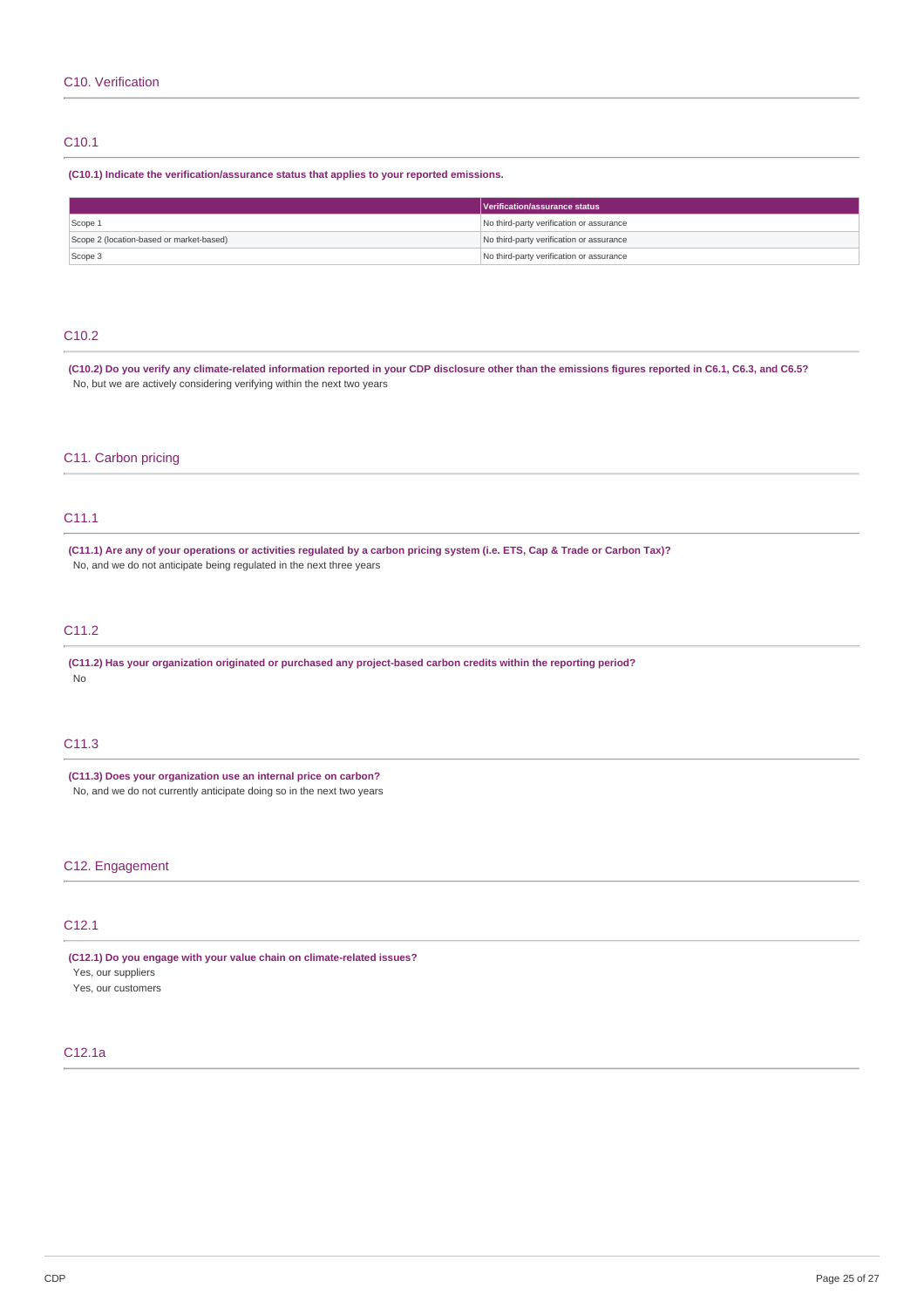#### **(C12.1a) Provide details of your climate-related supplier engagement strategy.**

#### **Type of engagement**

Information collection (understanding supplier behavior)

#### **Details of engagement**

Collect climate change and carbon information at least annually from suppliers

#### **% of suppliers by number**

0.83

#### **% total procurement spend (direct and indirect)**

**% of supplier-related Scope 3 emissions as reported in C6.5**

55.4

#### **Rationale for the coverage of your engagement**

Mavi has established an internal continuous life cycle assessment procedure to reveal the environmental risks associated with its products. Currently, jeans are the focus group of this procedure. The process began with assessing most used fabrics and bestseller products. Our aim is to have an environmental impact profile for all of our products. We are collecting inventory and process data from our suppliers to enable product level LCA studies. This years Scope 3 - Purchased Goods contains emissions emerging from products that are manufactured from our biggest supplier.

#### **Impact of engagement, including measures of success**

The established internal continuous life cycle assessment procedure requires a continuos engagement with our suppliers. Our suppliers gather necessary inventory data for our LCA studies. This enables us to have an in depth look at their production processes. We are planning to implement internal KPIs to monitor the environmental performance of our suppliers. We are planning to use the results of these studies to improve sustainability of our suppliers. As a measure of success we are planning to use number of suppliers that we have changed the behavior of and the amount of impact we have collectively reduced.

#### **Comment**

The results of life cycle assessment studies reveal climate related risks associated with raw materials, manufacturing, transport, packaging, use and end-of-life stages of our products. With the results, Mavi can choose to eliminate high impact materials, processes and manufacturers.

#### $C12.1<sub>b</sub>$

**(C12.1b) Give details of your climate-related engagement strategy with your customers.**

#### **Type of engagement**

Education/information sharing

#### **Details of engagement**

Run an engagement campaign to educate customers about the climate change impacts of (using) your products, goods, and/or services

#### **% of customers by number**

100

#### **% of customer - related Scope 3 emissions as reported in C6.5**

 $\Omega$ 

### **Portfolio coverage (total or outstanding)**

<Not Applicable>

#### **Please explain the rationale for selecting this group of customers and scope of engagement**

Mavi entered its sustainability transformation with the launch its "All Blue" strategy and along with it, released a new sustainable collection under the same name. The collection uses sustainable fibres such as organic cotton, recycled cotton and Tencel. The denim products within the collection were manufactured using more environmentally friendly processes that consume less energy and less water. The collection also uses jacron and faux leather for its back labels, which makes it all vegan. We have also released an organic cotton T-shirt series, adressing them as nature friendly.

#### **Impact of engagement, including measures of success**

Our All Blue and Tencel collection, accounted for 4.69% of Mavi Turkey's and 21.6% of Mavi North America's 2019 revenues from women's denim bottoms, marking significant success soon after its launch. All Blue and sustainable Tencel collection has become the core product group for Mavi North America, driving both sales and increasing customer loyalty for the brand. Our customers enjoyed the style and the environmental benefits provided by All Blue and Tencel. Our strategy was to introduce All Blue with comparable pricing to our other products. Sustainable denim should be the norm, not the premium exception.

## C12.3

(C12.3) Do you engage in activities that could either directly or indirectly influence public policy on climate-related issues through any of the following? No

## C12.3g

#### **(C12.3g) Why do you not engage with policy makers on climate-related issues?**

We are currently exploring engagement options with public policy authorities.